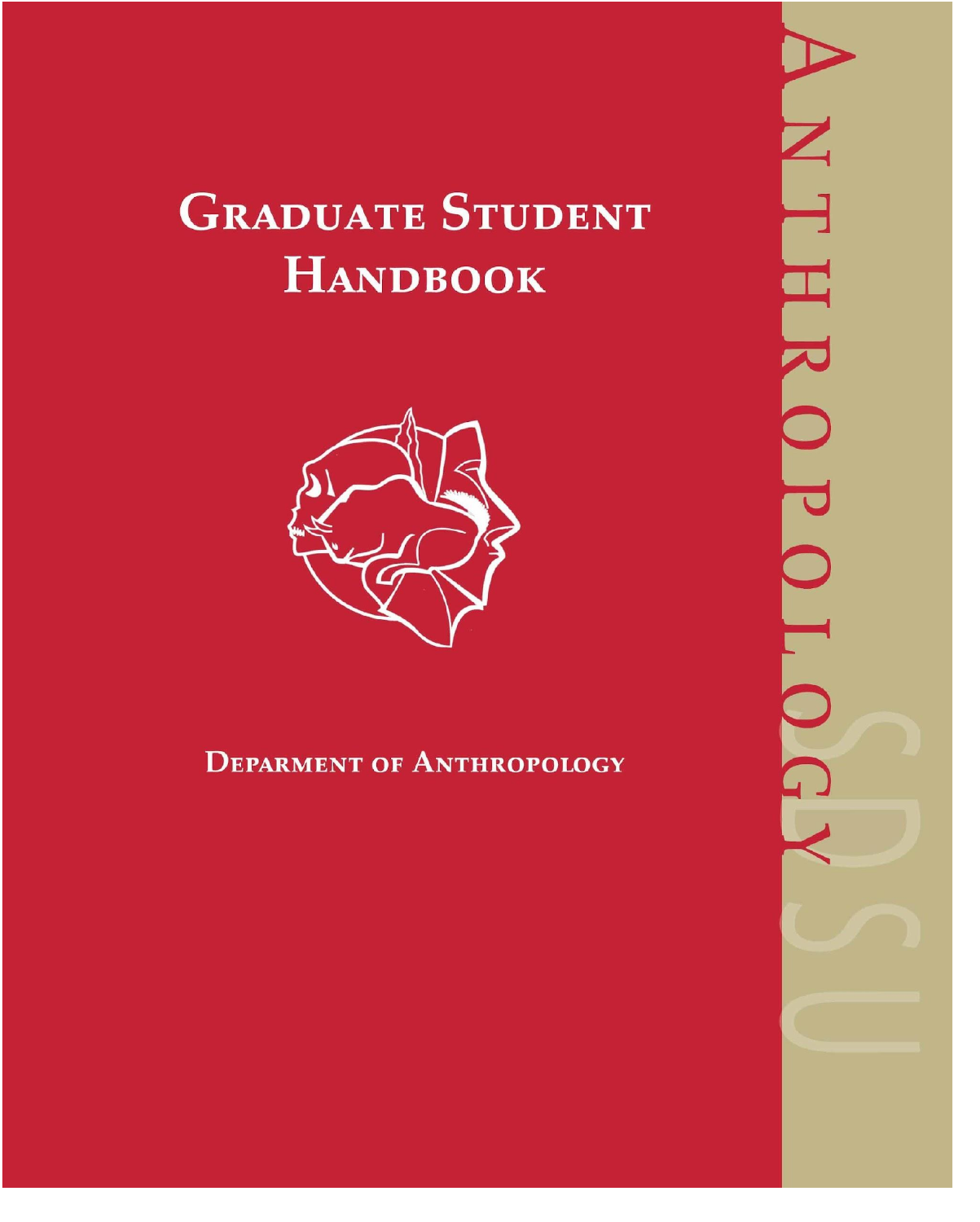# **TABLE OF CONTENTS**

| <b>INTRODUCTION</b>                                                          |                                 |
|------------------------------------------------------------------------------|---------------------------------|
| Faculty.                                                                     |                                 |
| Staff.                                                                       |                                 |
| Departmental Organization                                                    |                                 |
| <b>Department Research Facilities</b>                                        |                                 |
| <b>MASTER'S OF ARTS DEGREE PROGRAM DETAILS</b>                               |                                 |
| <b>Program Unit Requirements</b>                                             | $rac{8}{8}$ 9                   |
| Grade Requirements, Academic Probation, Annual Progress Report.              |                                 |
| Thesis Chair, Thesis Committee, and Thesis Proposal.                         |                                 |
| Course Requirement for M.A. in Anthropology (Fall 2019 onward)               | 11                              |
| Course Requirements for the M.A. in General Anthropology.                    | 12                              |
| Course Requirements for the M.A. in Applied Anthropology.                    | 13                              |
| Foreign Language/Statistics/GIS/Computer Programming Requirement.            | $\frac{14}{15}$ $\frac{15}{16}$ |
| Program of Study (POS) & ANTH 795, 797, 798, and 799                         |                                 |
| <b>Advancement to Candidacy</b>                                              |                                 |
| <b>Human or Animal Subjects</b>                                              |                                 |
| Thesis and Thesis Defense                                                    | .16                             |
| Leave of Absence (LOA) and Program Time Limit.                               | .17                             |
| <b>3. FUNDING OPPORTUNITIES</b>                                              | 18                              |
| Teaching Associate, Graduate Assistants and Instructional Student Assistants | .19                             |
| PPENDIX A: SUGGESTED TIMELIN<br><b>E FOR COMPLETING THE M.A. DEGREE</b>      | <u>.20</u>                      |

rev. February 2021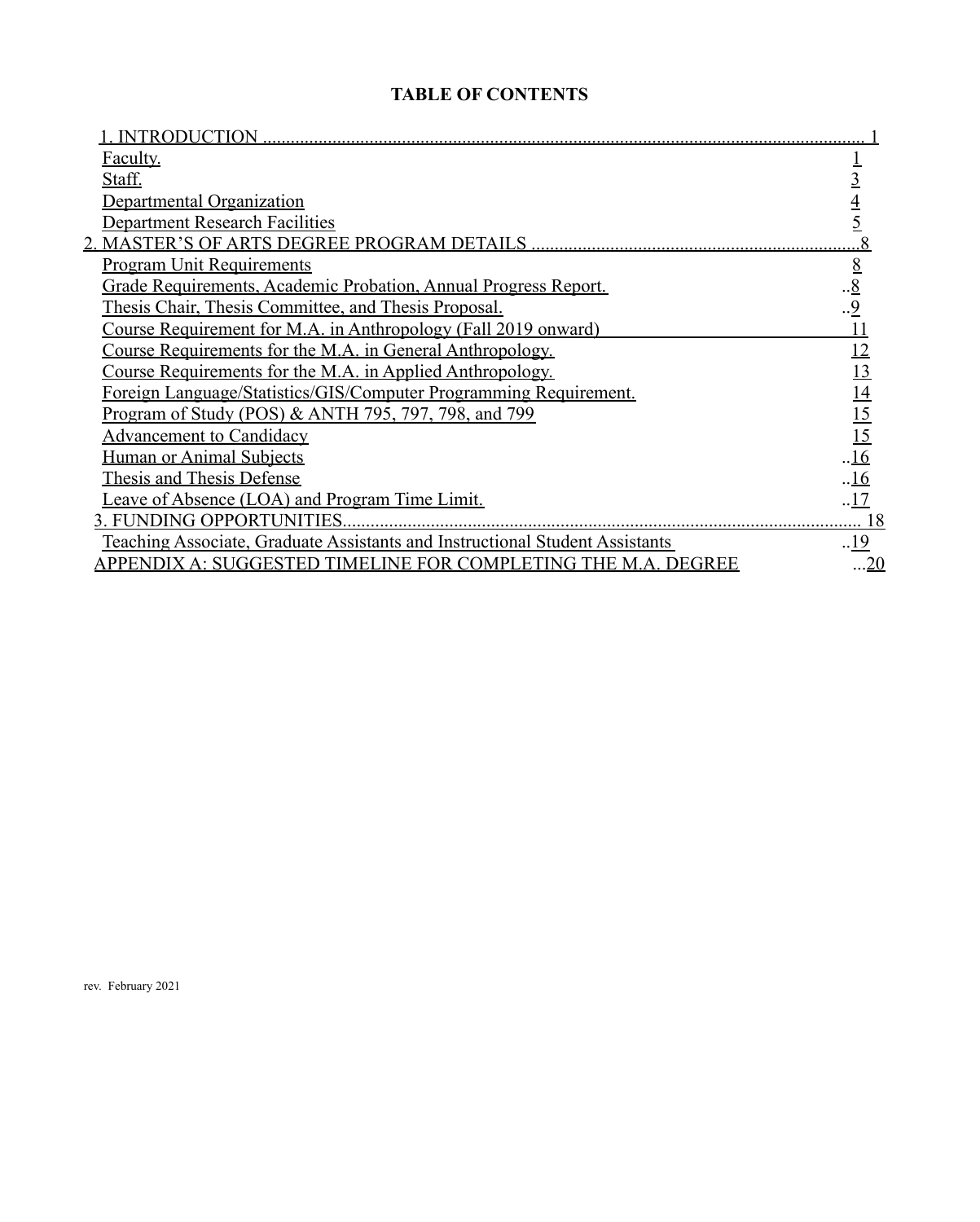# 1) **INTRODUCTION**

This document is intended to guide graduate students through the M.A. program. It provides specific procedures and regulations and other important information. Although it is not a formal contract, graduate students are expected to follow these guidelines. We welcome any comments or suggestions you may have to improve this handbook.

The overall goal of our department is to enable students to better understand human biological and cultural diversity; across space and time—past, present, and future. Our program embraces an integrative anthropology approach with a strong emphasis in both

theoretical and applied dimensions of the discipline, thereby preparing our M.A. students for:

- 1) Teaching positions in Anthropology
- 2) Doctoral training in Anthropology and allied fields (e.g., Geography, Public Health, Primate Conservation Biology, etc.)
- 3) Professional careers in public and private sectors and non-profit organizations (e.g., cultural resource management, urban planning, program evaluation, administration, healthcare, marketing, and sustainable resource management and economic development)

One of the most important ingredients for successfully completing the M.A. program is your thesis chair and committee. These faculty members will serve as your most important mentors throughout your academic and professional careers. Upon admission to our program, you are assigned a faculty mentor who will assist you developing your thesis research ideas. Generally, your faculty mentor will become your thesis chair, although this is not necessarily a requirement.

# <span id="page-2-0"></span>**Faculty**

*Archaeology*

Todd Braje, Professor

Office: HT-137A; Email: [tbraje@sdsu.edu](mailto:tbraje@sdsu.edu)

Archaeology of maritime societies, historical ecology of maritime ecosystems, complex hunter-gatherer-fisher studies, peopling of the Americas, early coastal migrations, Channel Islands archaeology, North American archaeology, Caribbean archaeology, California archaeology, tribal consultation and collaboration

<sup>U</sup>Seth Mallios,<sup>U</sup> Professor, Director of South Coastal Information Center (SCIC) Office: AL-472; Email: [smallios@sdsu.edu](mailto:HUsmallios@sdsu.eduU).

Historical archaeology, economic anthropology, contact in the Americas, ethnohistory, intercultural exchange systems, American material culture, quantitative methods, regional approaches to archaeology, cultural resource management and the gift, North America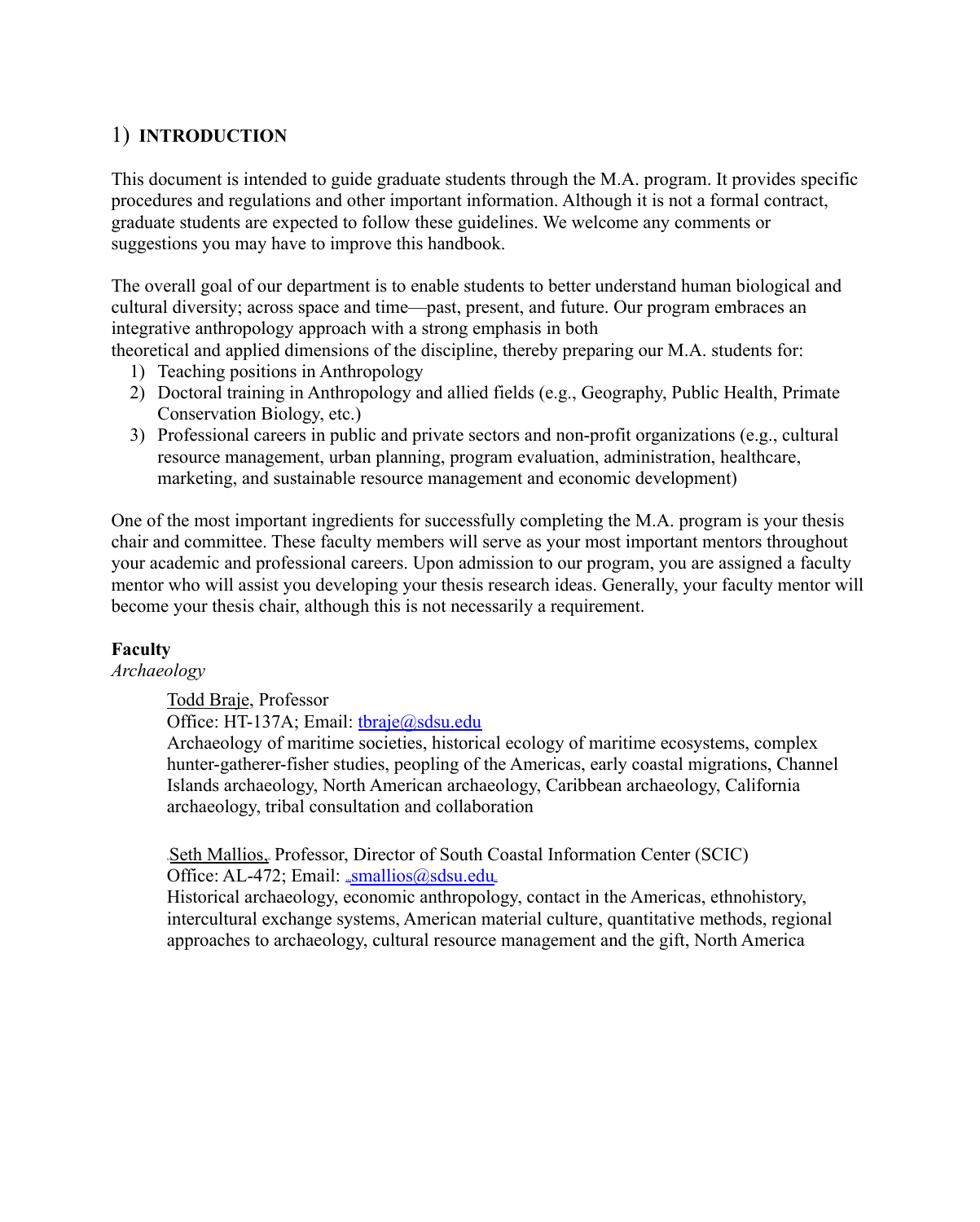Nicole Mathwich, Assistant Professor

Office: AL 486; Email: [nmathwich@sdsu.edu](mailto:nmathwich@sdsu.edu)

Zooarchaeology, archaeology of colonialism, Spanish borderlands, human-animal relationships, historical ecology, social-ecological systems, cultural landscapes, water management, isotopic analysis, North American archaeology, historical archaeology, quantitative methods, museum studies and NAGPRA

Isaac Ullah, Associate Professor

Office: AL 480; Email: jullah@sdsu.edu

Computational Archaeology, Geoarchaeology, GIS and Image Analysis, Quantitative Methods, Simulation and Agent-Based Modeling, Social-Ecological Systems, Mediterranean and Eurasia, Neolithic, Human Subsistence Systems, Houses and Households

#### *Biological Anthropology*

Arion Mayes, Associate Professor Office: AL-413; Email:  $amayes@sdsu.edu$ Skeletal biology, dental anthropology, forensic anthropology, health and subsistence, North America, Mesoamerica, African Diaspora

Erin Riley, Professor Office: AL-457; Email:  $e$ [epriley@sdsu.edu](mailto:HUepriley@sdsu.eduU)

Ethnoprimatology, Primate ecology and behavior, primate conservation, anthropology of conservation and natural resource management, environmental anthropology; Southeast Asia

Casey Roulette, Associate Professor

Office: AL-484; Email: [croulette@sdsu.edu](mailto:croulette@sdsu.edu) Evolutionary anthropology, human behavioral ecology, substance use, toxin regulating mechanisms, contemporary hunter-gatherers and pastoralists; Sub-Saharan Africa

# *Sociocultural Anthropology*

Erica Robb Larkins, Associate Professor, Director of J. Keith Behner and Catherine M. Stiefel Program on Brazil

Office: AL-626; Email: [erika.larkins@sdsu.edu](mailto:erika.larkins@sdsu.edu)

Urban anthropology, violence and inequality, crime, drug policy, security, police, incarceration, political economy, tourism, and public anthropology; Brazil, Latin America

Matthew Lauer, Professor, Co-director of SDSU Sustainability Program Office: AL-417; Email:  $mlauer@sdsu.edu$ .

Environmental anthropology, sustainability, demography, international development, political ecology, and applied anthropology; Amazonia, Latin America, and Oceania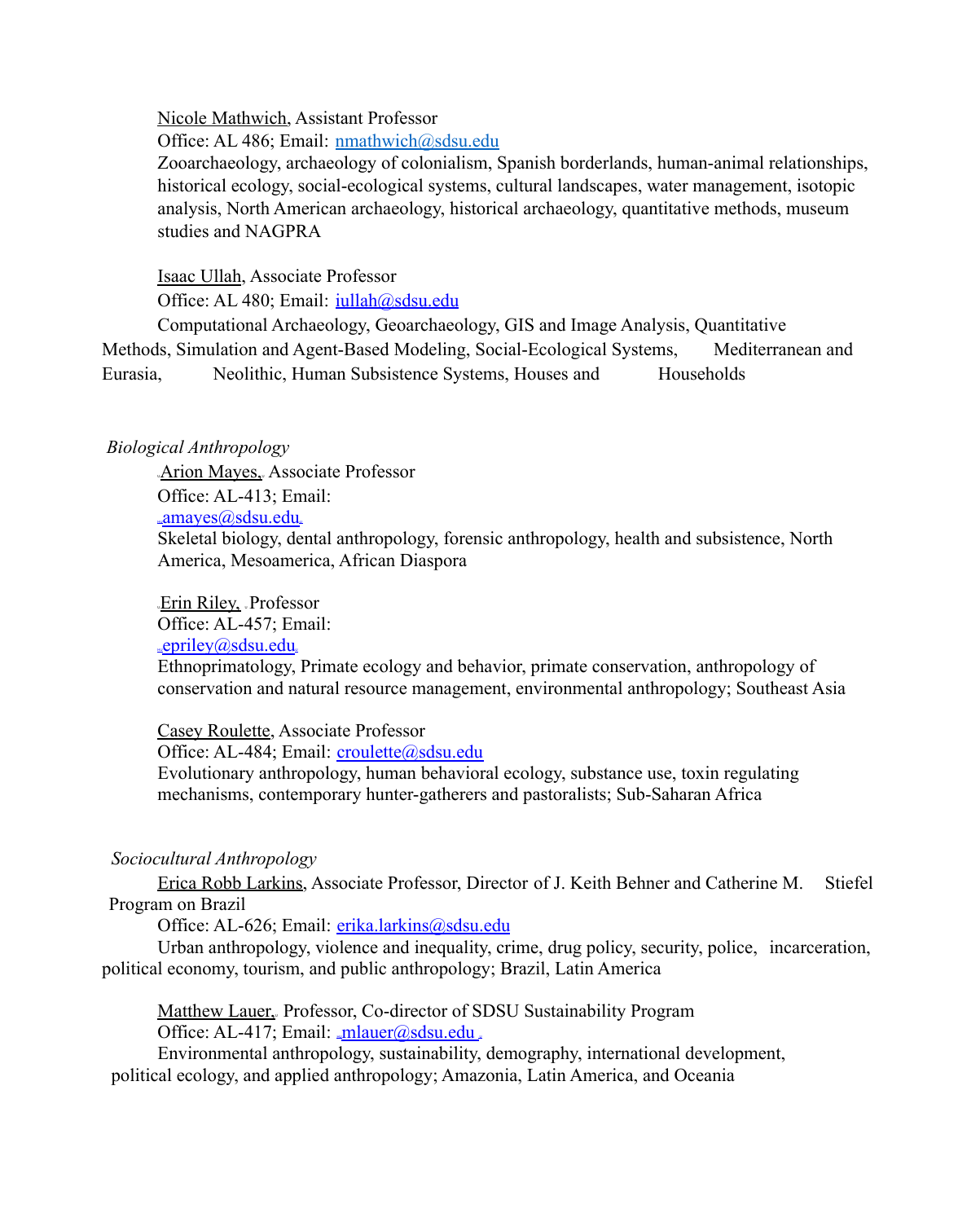Vijayanka Nair, Assistant Professor

Office: AL; Email: [vnair@sdsu.edu](mailto:vnair@sdsu.edu)

 embodiment, morality and ethics, personhood; South Asia, East Asia. Anthropology of science and technology, the state and politics, the body and

Ramona Pérez, Professor, Director of Center for Latin American Studies Office: AL-377J; Email:  ${}_{\psi}$ [perez@sdsu.edu](mailto:HUperez@sdsu.eduU)

Political anthropology; feminist anthropology; gender, race and ethnicity; community studies; identity studies; health and moral economy; urban anthropology; rural to urban migrations; tourism and development; community museums; archival research and development; and oral histories.

Elisa Sobo, Professor Office: AL-411; Email:  $\text{resobo}(a)$ mail.sdsu.edu. Health and illness, childhood, risk, medical systems, organizational cultures, methods; Caribbean, USA, England

#### **Staff**

Iris Isla, Administrative Coordinator Office: AL- 448 Phone: (619) 594-5527. Email: .[anthro@sdsu.edu](mailto:Uanthro@sdsu.eduU)

#### **Resource Librarian**

Wil Weston, Professor and Research Librarian (Earth Science Librarian) Email: [wweston@sdsu.edu](mailto:wweston@sdsu.edu)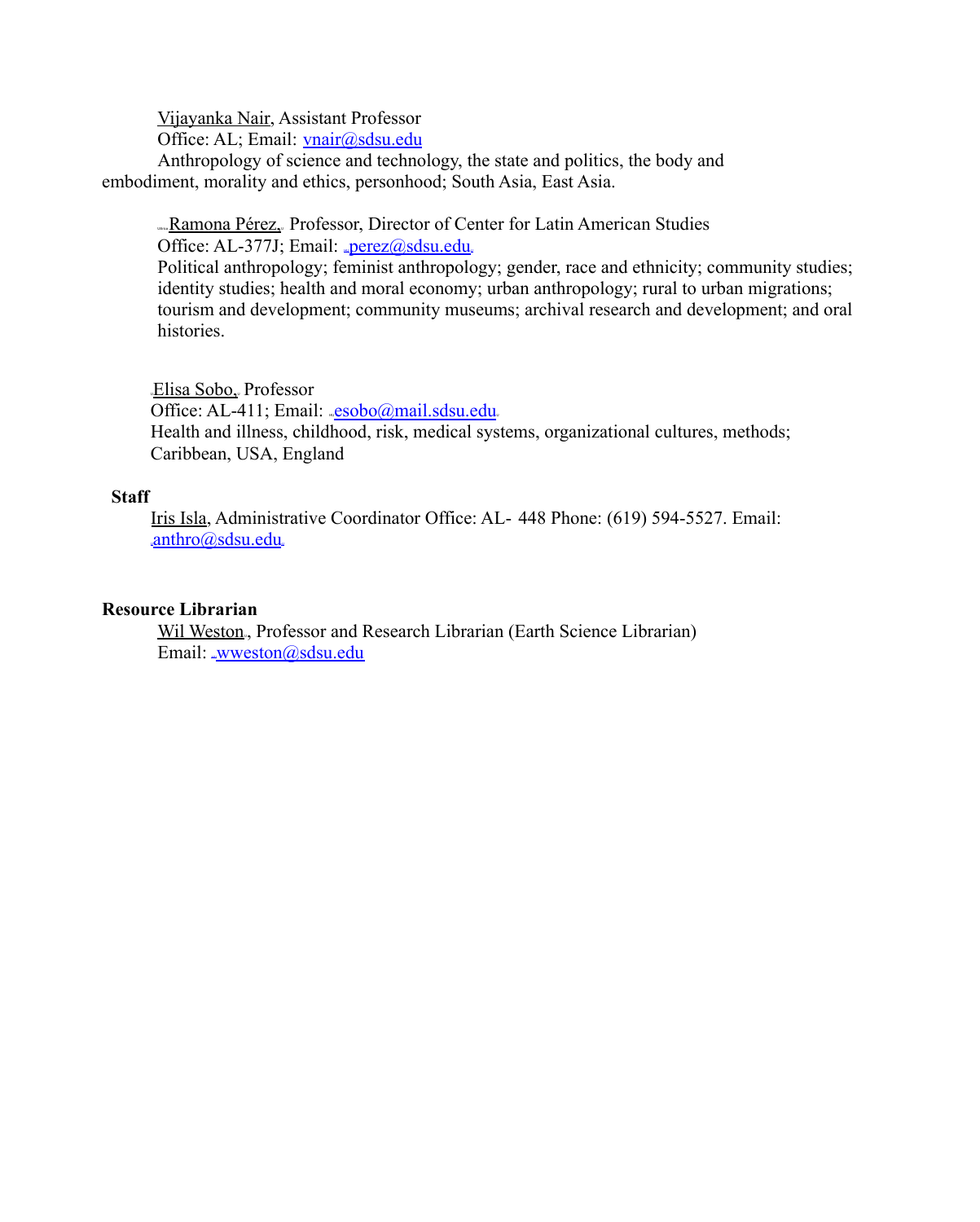#### **Departmental Organization**

The *Anthropology Departmental Office* is open M-F from 8-4:30 pm. It is located in Arts and Letters 448, Phone: (619) 594-5527 Fax: (619) 594-1150. Photocopying and printing facilities are for faculty use only.

The *Department Chair* serves as a liaison between the faculty and the administration, communicating the department's needs to the administration, and keeping the faculty and staff informed of university policies, procedures, and initiatives.

The *Graduate Program Advisor* is the official liaison between students, the department, and Graduate Affairs. She has signature authority for all university forms and ensures that students have met all departmental requirements. You may contact the graduate advisor during regular office hours or via email.

The *Graduate Student Office* is in Arts and Letters 476. Students can request a key from Iris Isla to access the office. The office has PC computers with internet access.

Our department has one *Administrative Coordinator* **(AC)**: Iris Isla. The AC handles all administrative tasks including key requests, printing and photocopying, course paperwork requirements, administration of Graduate Assistant (GA) and Instructional Student Assistant (ISA or reader) positions, payroll, and many more duties. The department typically hires student assistants to assist the AC with running the departmental office.

We have an active *Anthropology Graduate Student Association*  $\sqrt{AGSA}$  $\sqrt{AGSA}$  $\sqrt{AGSA}$ . Their purpose is to facilitate a unified graduate student voice for the department and provide peer support for graduate students in academic and professional settings. They elect officers annually, hold regular meetings, administer student travel grants, and organize social gatherings.

The *Friends of Anthropology* (FOA) is the department's alumni organization. It seeks to promote the appreciation, relevance, and understanding of the diversity of the human experience. The FOA is a collaborative group built on the continuing legacies of SDSU's outstanding students, alumni, faculty, and community members. Objectives include creating community interest in anthropology, linking students with practical experience and job opportunities, building partnerships within the community, and creating learning and training opportunities in applied anthropology. Fundraising will support these objectives for outreach and student opportunities through a speaker series, student scholarships, internships, faculty development, academic programs, community educational training, socials, and events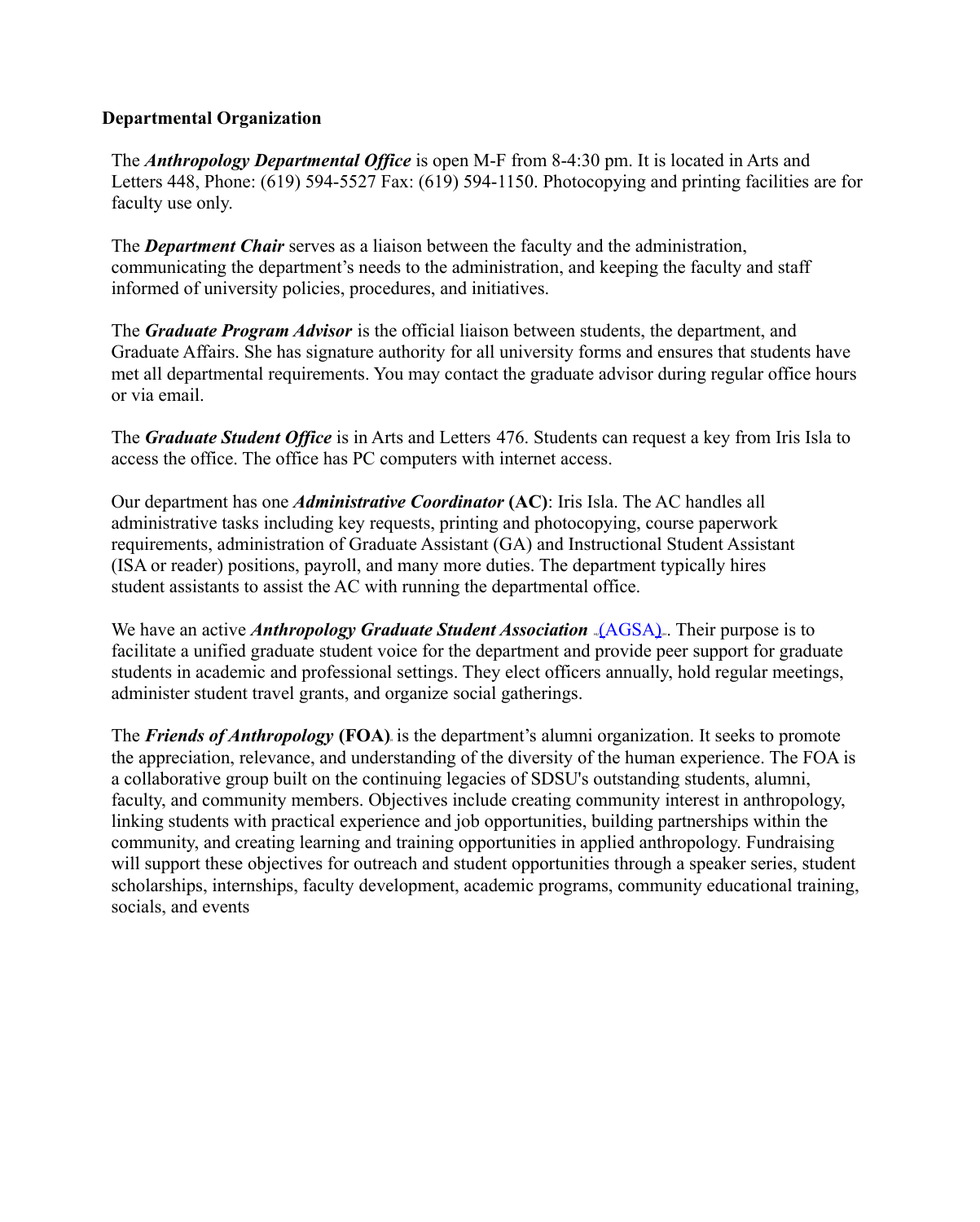#### **Department Research Facilities**

#### *Biological Anthropology Lab*

Location: Storm Hall 225, 227, 229 and 231; AL 463 (Primate Wing) Directors: Arion Mayes, Erin Riley, and Casey Roulette Website: <https://bioanthlabsdsu.weebly.com/>

The biological anthropology lab serves as the primary location for teaching and research in biological anthropology at SDSU. The set of collections housed in the lab represents one of the best in the region. This set includes: a human anatomy collection of 15 articulated and 20-25 unarticulated skeletons; paleopathology casts; forensic casts depicting trauma, malnutrition, aging and sexing; a faunal collection used to compare human and nonhuman morphology; a human origins collection that includes a replica of the Laetoli footprints, more than 30 hominin casts, and articulated "Lucy," *Homo erectus*, and Neandertal skeletons; and, an extensive nonhuman primate collection of six articulated skeletons and >30 skulls and casts. The lab also houses PC and Mac computers with GIS, Adobe, and SPSS software, a TV for behavioral coding, and key research equipment including an x-ray machine and processor for radiographic analysis of bone and artifacts, anthropometric equipment used in skeletal analysis, an electronic microscope, a skeletal digitizer, and a centrifuge.

#### *The Computational Archaeology Lab*

Location: Hardy Tower 62/66

Director: Isaac Ullah

Website: <http://isaacullah.github.io/CompArchLab/>

The main focus of the lab is on research into the origins of coupled human and natural systems using open-science computational approaches such as Open Source GIS, Agent Based Modeling, Imagery Analysis, and Statistical Computing. A second focus of the lab is on geoarchaeology, micro-refuse analysis, and sediment analysis. Facilities include six Ubuntu Linux computer workstations with installations of GRASS GIS, QGIS, Image-J, R, Scientific Python, Open Drone Map, Meshlab, NetLogo, RePast, PyABM, and much more. Additional resources include a Puget Systems "Peak" HPC workstation for parallel and high-performance computing, an aerial drone with multispectral camera, an artifact photography/photgrammetry station, high precision bluetooth GPS units, mobile tablets for field data collection, a full set of nesting geologic sieves, a mechanical sieve shaker, a precision balance, USB microscopes, wacom digitizing tablets, and other geoarchaeological, archaeological, and computational lab tools.

#### *Environmental Anthropology & Archaeology Lab (EAAL)*

Location**:** Hardy Tower 135 and 137

Directors: Todd Braje and Matthew Lauer

The lab is devoted to understanding human-environmental relationships through time and space. Facilities include a HP Designjet 510 48in large-format plotter, two PCs that have GIS, remote sensing, and statistical software including ArcGIS and SPSS, and three Trimble Geoexplorer GPS receivers. The EAL shares facilities with the geography department's Center for Earth Systems Analysis Research ( $\angle$ [CESAR](https://cesar-geography.sdsu.edu/) $_{\diamond}$ ) lab. CESAR has extensive resources such as graphics (Adobe Photoshop), remote sensing, and modeling software, large format color plotters (HP 5500ps Designjet), and mapping-grade scanners and digitizers.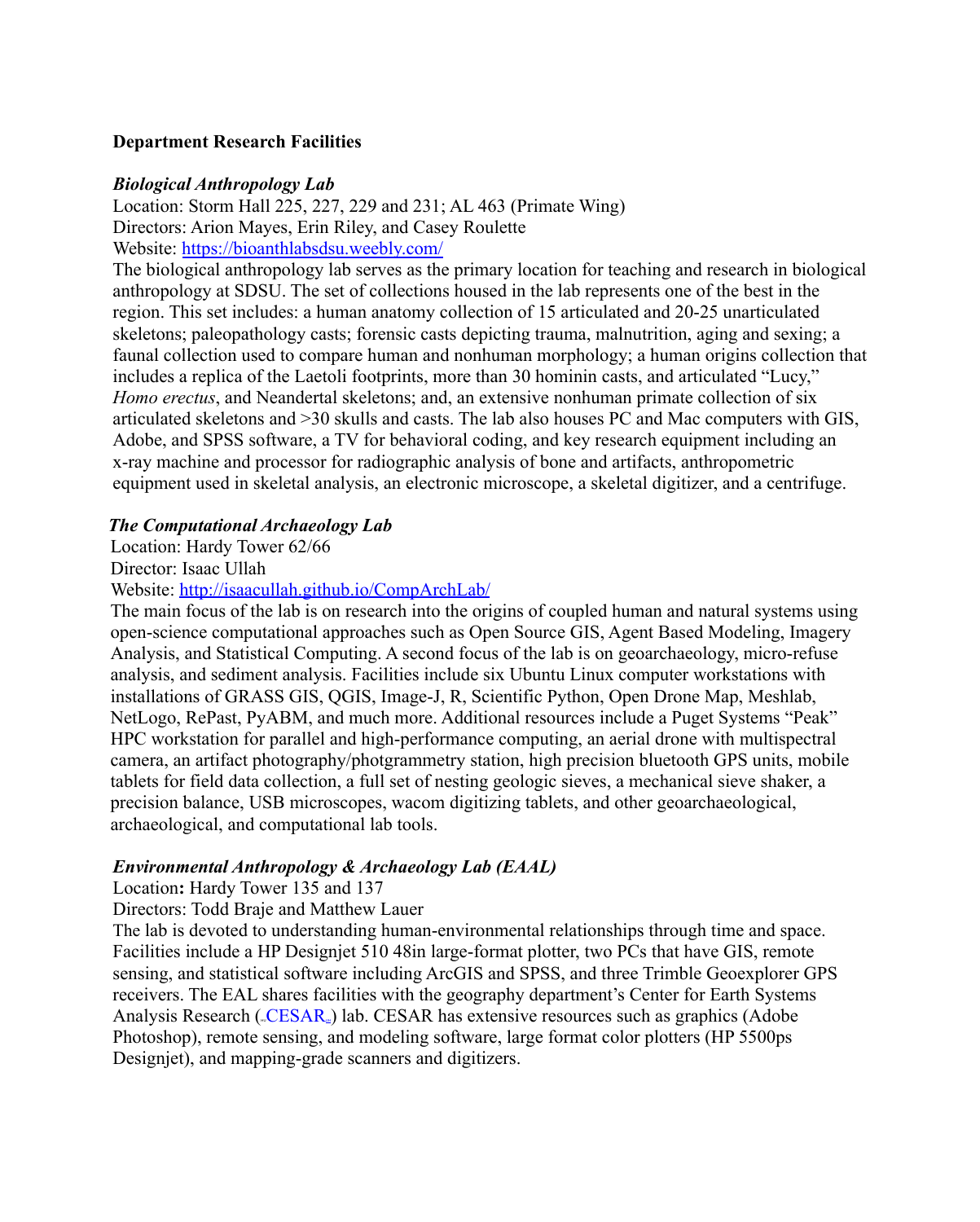#### *Historical Archaeology/Maya Research Lab (HAMR)*

Location Hardy Tower 70 and 70A

Directors: Seth Mallios and Joseph Ball

The Historical Archaeology/Maya Research Lab is a dual teaching/research work space for studies in Historical and Maya Archaeology. The Historical Archaeology Lab contains collections from the Nate Harrison (2004-08) and Whaley House (2007-11) excavations as well as material from the San Diego Gravestone Project and the Archaeology of SDSU Project. The Maya Research Lab houses several extensive reference and study collections of archaeological ceramics and lithic artifacts from southeastern Mexico (Campeche and Yucatan), northern Belize, and western Belize available both for comparative purposes and for individual independent research projects. There is also an ethnographic collection of Maya domestic pottery, incensarios, and other material culture made in the late 1960s and early 1970s. On site equipment includes two computer setups with accompanying scanners and printers, both computers with Access and Paradox database software and standard Office applications, and both holding the extensive artifactual and contextual catalogues and databases from the 1984-1994 and 1997-2000 SDSU Belize archaeological programs and the 2003-2005 SDSU-Universidad Autónoma de Campeche archaeological field program.

# *San Diego State University Collections Management Program*

Location: Hardy Tower 69 and 71

Director: Jaime Lennox

Website: <http://cmp.sdsu.edu/>

The mission of the collections management program is to preserve and curate artifacts and their associated documents for academic research, public education, and use by Native Americans and others. Archaeological collections curated at SDSU represent a significant resource for research and education. Collections management has an active research program with opportunities for undergraduate and graduate students to undertake independent studies and internships. Opportunities to learn about local archaeology, artifact identification, exhibitions, curation, and federal and state regulations are abundant. The collections management program also has an active education outreach program where experienced graduate students bring artifacts to the classroom for an interactive hands-on experience.

# *South Coastal Information Center*

Location: Arts and Letters 106

Director: Seth Mallios and Jaime Lennox (Coordinator) Website: <http://scic.org/>

SCIC operates under contract with the State Office of Historic Preservation in response to federal (National Environmental Policy Act and National Historic Preservation Act) and state legislation (California Environmental Quality Act) enacted to provide for the preservation of historic resources. The major function of the SCIC is to accumulate and distribute archaeological and historical information in the form of archaeological site records, maps, reports, and electronic data for the San Diego and Imperial counties.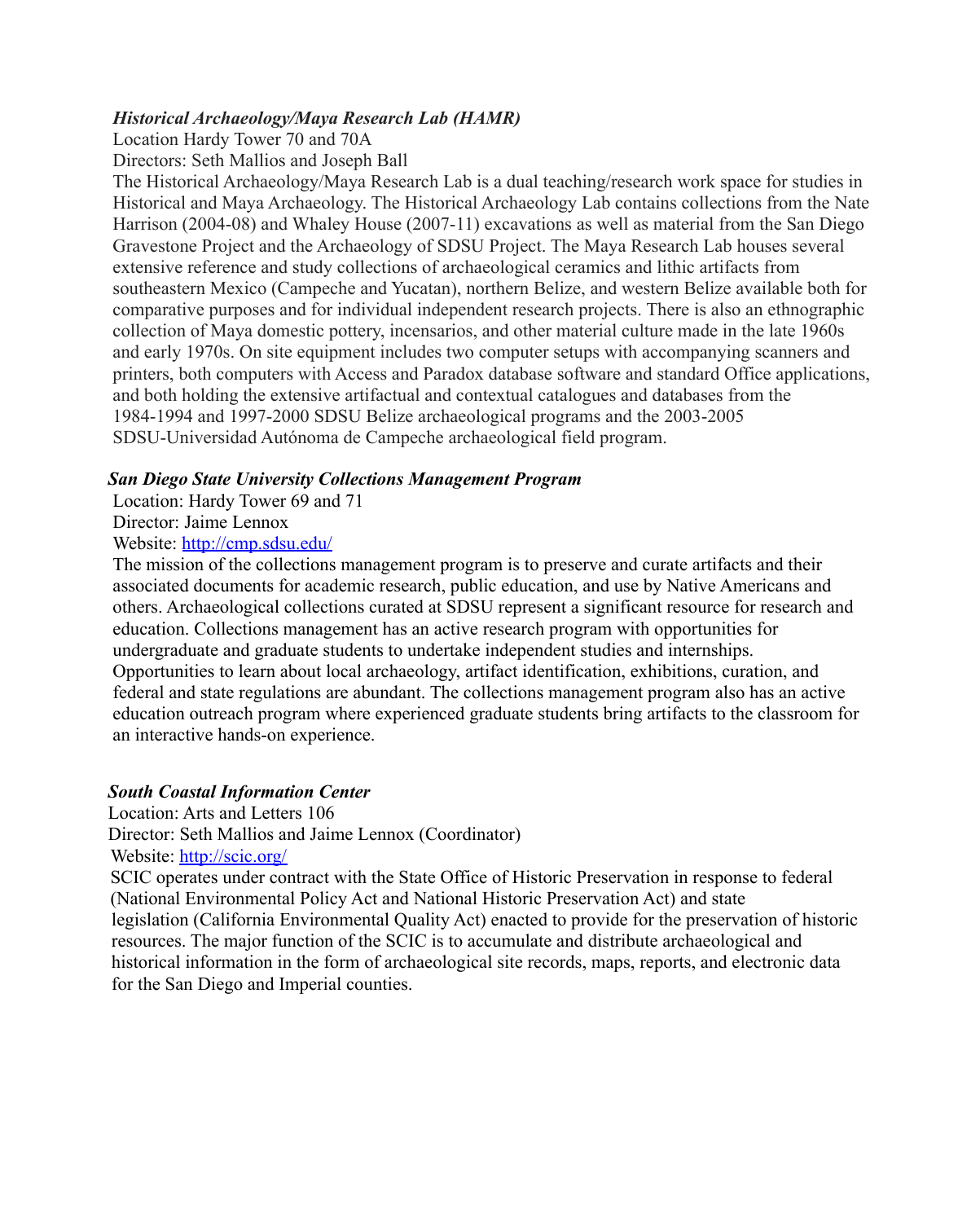#### *Zooarchaeology Research Lab*

Location: Hardy Tower 64 Director: Nicole Mathwich

The Zooarchaeology Research Lab is a research and teaching space for studies in zooarchaeology and the study of animal remains at archaeological sites. The lab contains reference specimens and collections used for student research, and students will find support for their work in training and lab resources. Facilities include modern reference skeletons, microscope, scales, calipers, micro-drill, osteology reference books, photography equipment, and computer work station with Image-J, R, Adobe Creative Suite, and SPSS. As the newest archaeology lab space, the Zooarchaeology Research Lab is eminently adaptable to student interests in zooarchaeology.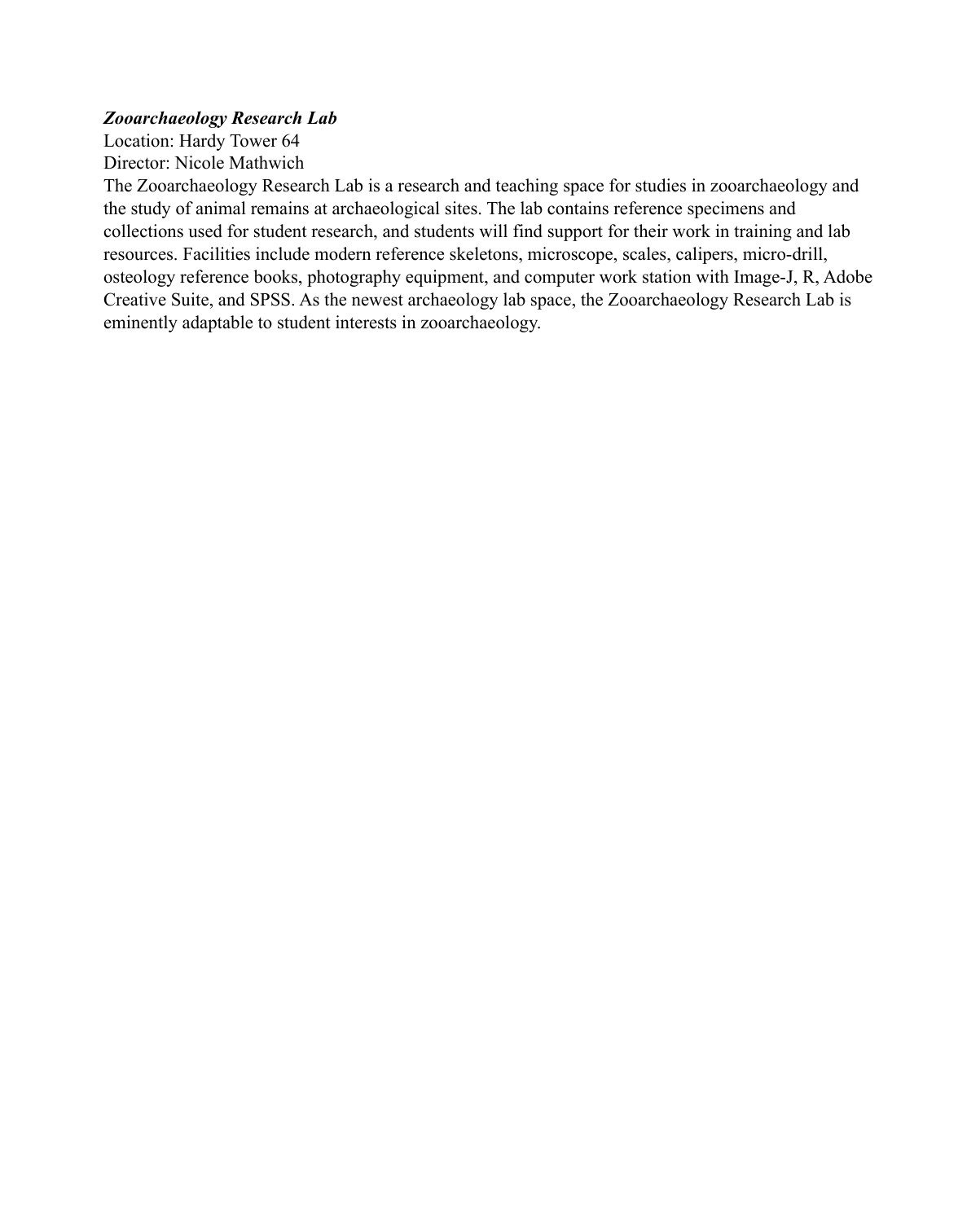# 2)**MASTER'S OF ARTS DEGREE PROGRAM DETAILS**

# **Program Unit Requirements1**

The minimum unit requirement for the M.A. is 30. Courses must be from the 500, 600, or 700 level. Courses used to fulfill the "foreign language requirement" are *in addition to* the minimum of 30 units required for the M.A. degree.

You are free to take elective courses in other departments that may be applicable to your degree program; however, only 9 units of elective coursework can be outside of anthropology. You are encouraged to work with specific faculty and pursue specialized topics of interest through ANTH 798 (Special Study) or ANTH 795 (Internship). These courses are taken with the credit/no-credit option only. No more than three units of 798 or three units of 795 may apply towards the 30 units required for the degree.

# **Grade Requirements and Academic Probation**

No grade below a B is acceptable for coursework on your program of study. In addition, you must maintain at least a 3.0 GPA in all other courses applied to the M.A. degree including any transfer credit. Note that ANTH 795, 797, 798, and 799 are only given with CR/NC (credit/no credit).

If you receive a B- or lower or an incomplete in any course from your POS you will be placed on academic probation. Only where evidence is presented of very unusual non-academic circumstances are incompletes allowed, although incompletes cannot be given for ANTH 795, 797, 798, and 799. If you receive a B- or lower or incomplete in any course it is your responsibility to hold a meeting with the graduate program advisor and your faculty mentor and inform them about it. Your case will then be reviewed and evaluated during a faculty meeting. If you do not clear an incomplete from your record within one year it will automatically revert to an incomplete charge (IC), which is equivalent to a F grade on your transcripts.

To remove your probationary status you must retake the course in the subsequent semester and receive a B or higher. If the course is not offered in the subsequent semester you must clearly demonstrate in other equivalent graduate level courses your ability to perform at the graduate level. If you have probationary status and you fail to improve you will be released from the M.A. program. Note that retaking a course does not automatically replace your original grade. You also must submit a Graduate Petition for Retroactive Withdrawal/Add form.

# **Annual Student Progress Report**

All students are required to complete an annual progress report at the end of each academic year. The purpose of the report is to assess your progress through the program in terms of academic

<sup>&</sup>lt;sup>1</sup> For students who began the M.A. program prior to Fall 2019 and who wish to follow the old path of a specialization in either General Anthropology or Applied Anthropology the minimum unit requirement is 33.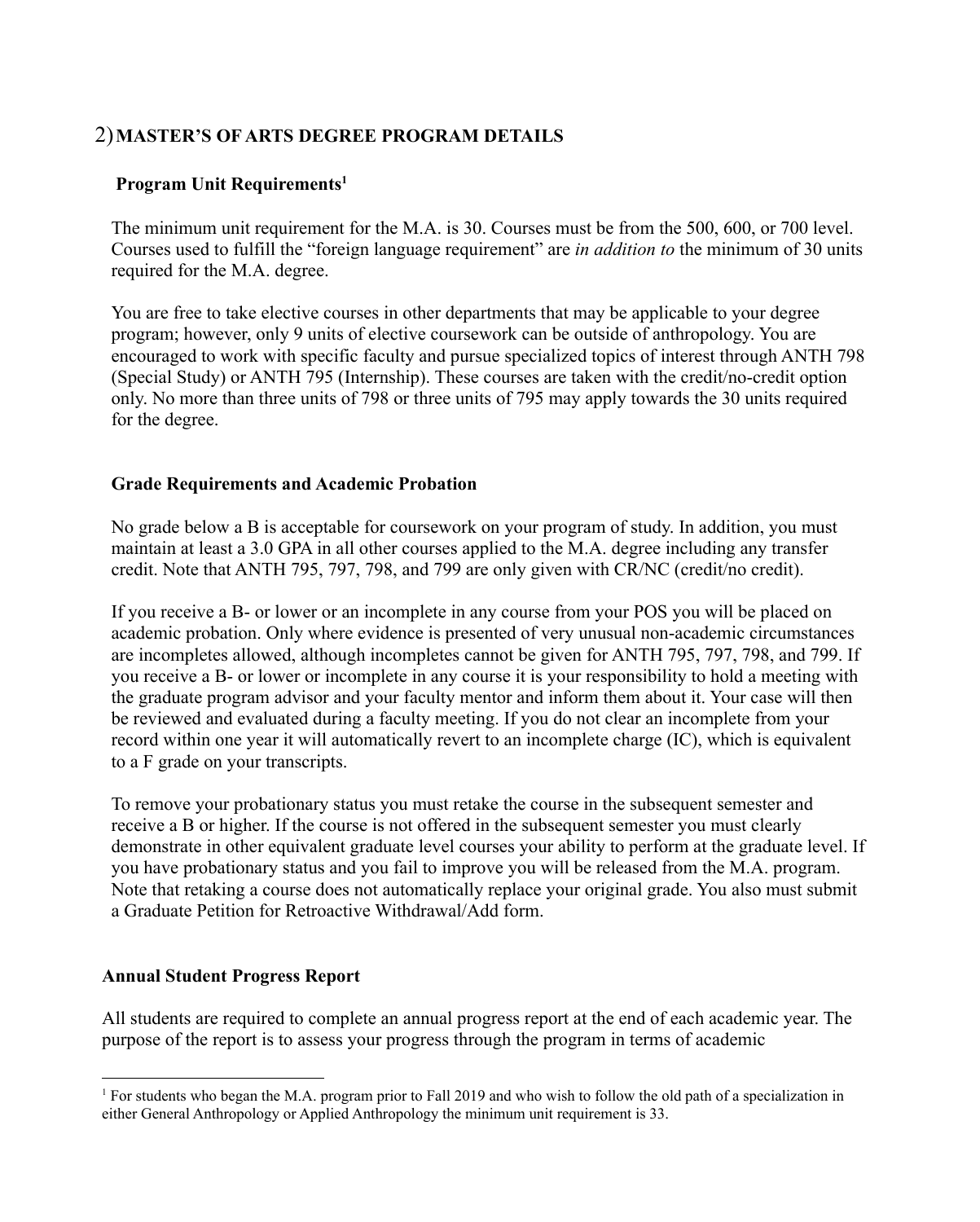achievement, staying on track to completion, research productivity, and professional development. The report form is available on the anthropology website.

Once you have completed your portion of the report, you should send the report to your primary faculty mentor (or thesis chair) and then schedule a meeting with the mentor to review the material. The "faculty mentor" is the faculty member with whom you have primarily been working (i.e., potential thesis advisor) or, if already advanced to candidacy, your thesis chair. The mentor will complete their portion at or before this meeting, you and the mentor will sign the document, and you then submit the signed a copy (hard or e-copy) to the Department of Anthropology's Graduate Advisor by the due date (typically the last day of spring semester). You are welcome to discuss your report with the Graduate Advisor, but this is not required. The Graduate Advisor will also review the report to assess progress in the program.

#### **Degree Evaluation and the Program of Study (POS)**

The Degree Evaluation (also called the Degree Audit report) is a resource for students and advisors to track requirements for graduation. The report includes Program of Study (POS), GPA and advancement to candidacy requirements. The Degree Evaluation is accessed by students via the 'Graduate' tab, where a 'Degree Evaluation' menu item is available. Instructions for how to access your Degree Evaluation are available [here.](https://grad.sdsu.edu/current_grad_students/Degree%20Evaluation%20-%20Student%20Access%20Guide.pdf) Students should run a degree audit at the end of the first semester, when grades are posted, and before the beginning and at the end of each semester thereafter.

The Program of Study (POS) appears on the Degree Evaluation. The Program of Study (POS) is a contract between the student, the department, and the university. The POS consists of the complete list of courses a student will take in order to satisfy the requirements for the degree. It includes both required coursework and electives.

You should meet with the graduate program advisor during your  $3<sup>rd</sup>$  semester to discuss and agree on your POS. If you wish to alter an approved POS, a Petition for Adjustment of Academic Requirements (PAAR) must be supported by the graduate advisor and approved by the Associate Graduate Dean. This form can be submitted [electronically.](https://grad.sdsu.edu/grad_advisors/eforms)

#### **Thesis Chair, Thesis Committee, and Thesis Proposal**

As noted above, you will be assigned a faculty mentor upon admission into the program. More often than not your faculty mentor ends up becoming your thesis chair. Your thesis chair will be your most important mentor and your relationship with him or her is essential for a successful thesis experience. You should initiate contact with your faculty mentor prior to the start of your first semester. Once in the program, you should plan to regularly meet with your faculty mentor to discuss your research and plan your coursework. The Graduate Advisor is also a resource for advice regarding coursework.

Sometime prior to advancement to candidacy (the earlier the better), you should confirm who will serve as your thesis chair. Note that only full-time tenured or tenure-track faculty can serve as your chair. Under the mentorship of the chair, students typically register for ANTH 798 (Special Study) to develop a thesis proposal. The purpose of the proposal is to help you articulate your ideas to a point where it is clear to you and to the professor what it is you want to do and how exactly you are going to proceed. The exact format of the thesis proposal is determined by the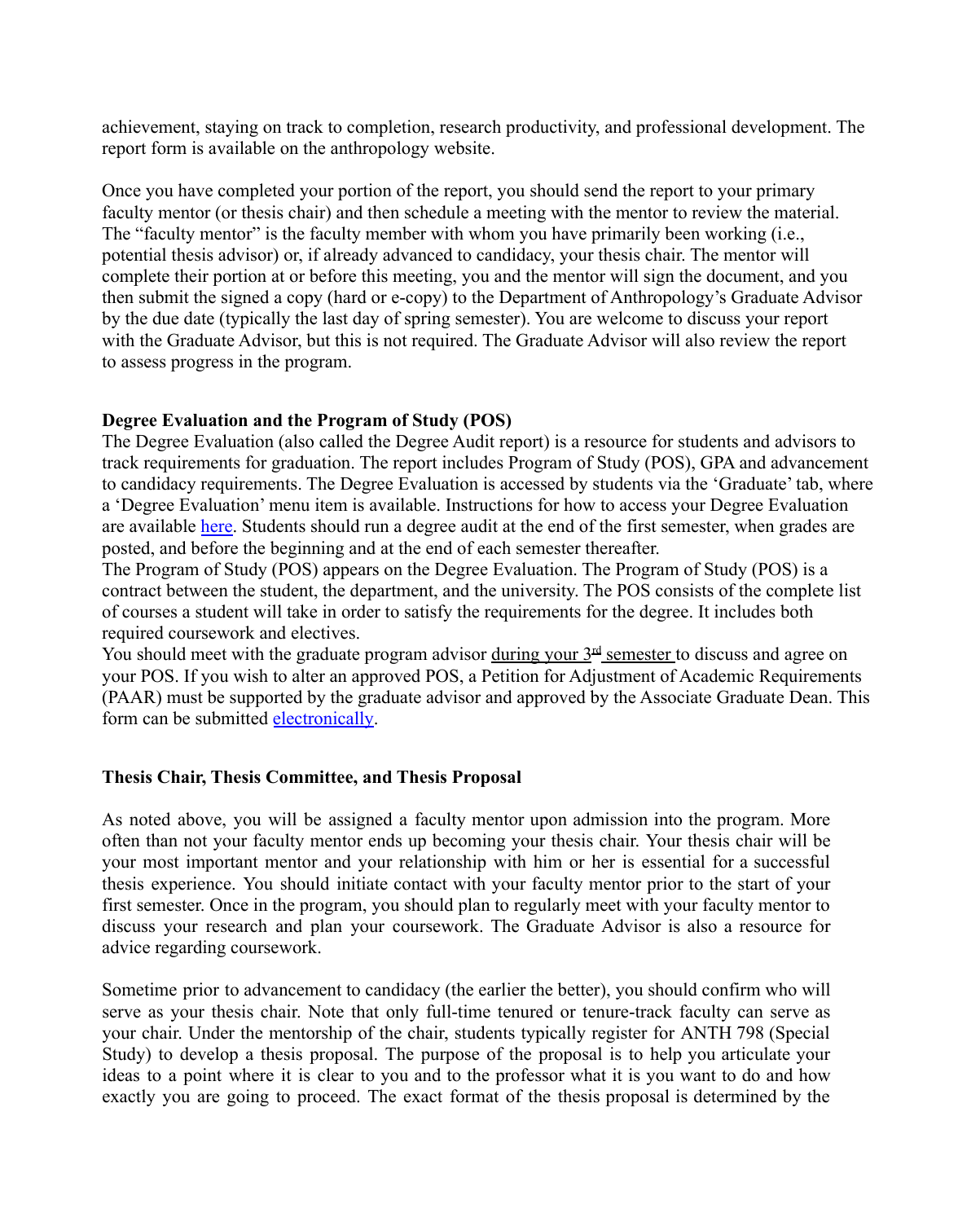thesis chair. In general, the department expects the thesis proposal to contain the following: title, abstract, introduction, literature review, research design and objectives, methods, significance, and references.

While a professor may agree to work with you on the thesis proposal, this does not mean that the professor is officially committed to be your chair. A signature on the Appointment to the Thesis Committee form (see below) is the official commitment to serve as chair.

You and your chair should select two additional faculty members for the committee, one from within the department, and one from another department on campus. These committee members must be full-time tenured or tenure-track faculty or emeritus faculty (retired) faculty. Typically the second member of your committee should have an interest in your thesis topic although it is not unusual for students to ask a faculty member to serve on their committee even when the thesis is outside their immediate academic interest. In most cases, the chair and the second committee member are your primary advisors. The third, as an outside member, normally serves in a less active role providing feedback on your work as it relates to the topic on a broad, interdisciplinary level. Occasionally, the third member may be more active and play a critical role in the theoretical or methodological development of your thesis. You will need to establish their level of involvement at the time you invite them to serve on your committee.

The thesis proposal is then submitted to the entire committee for approval. Once the committee evaluates the proposal as acceptable, they must sign an Appointment to Thesis Committee form. This form is available only from the Graduate Studies office (Note: that you can request the form prior to advancing to candidacy). You then have the graduate program advisor sign the form and you submit it to Graduate Studies. An approved Appointment to Thesis Committee form is the last requirement to advance to candidacy. You must also submit a department "Thesis Proposal Approval" form (available on the department website) along with a copy of the thesis proposal to the graduate program advisor.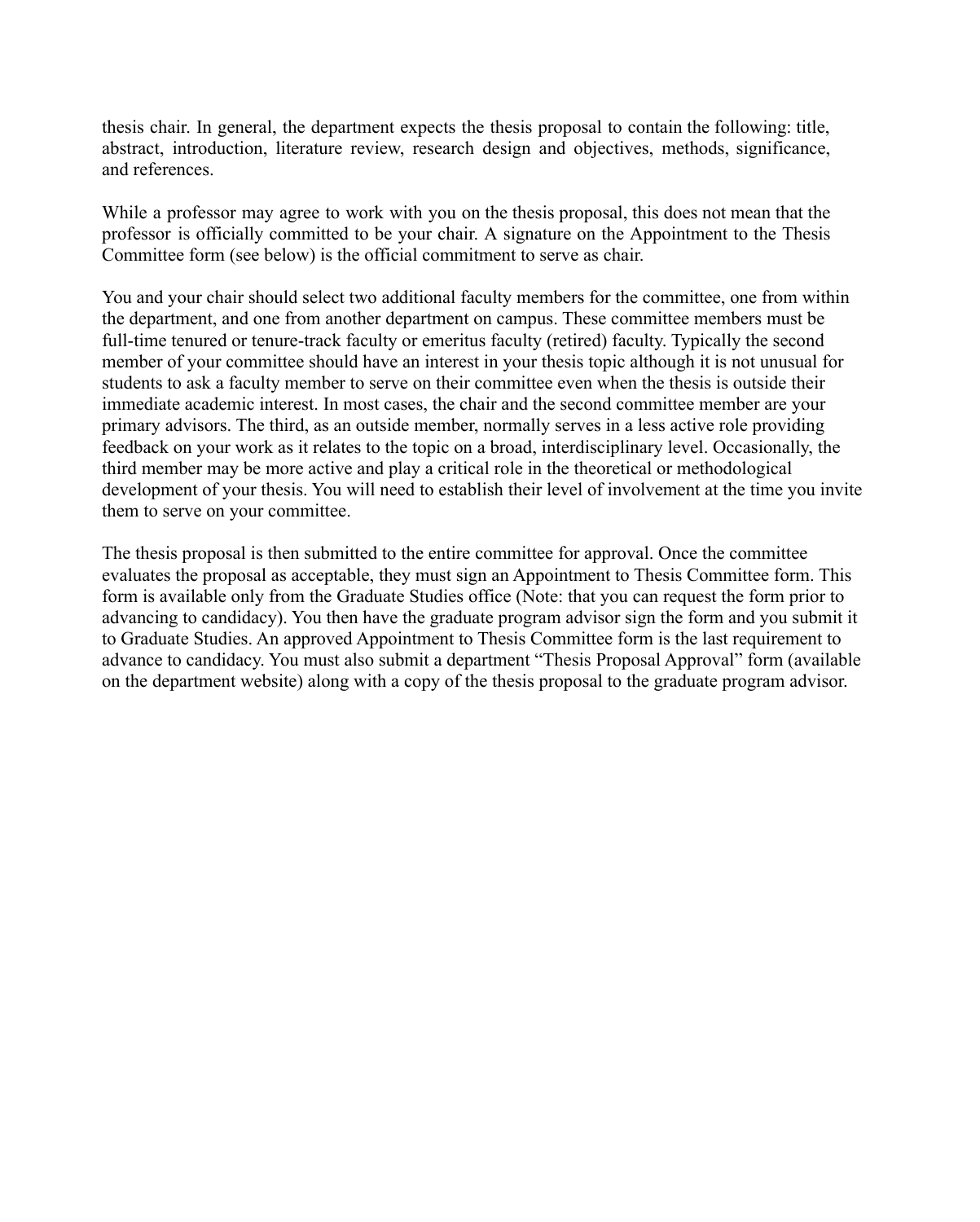**Course Requirements for the M.A. in Anthropology, 30 units** (for students who matriculated after Fall 2019)

Core seminars:

Three (3) of the following (9 units)

- ANTH 601 Seminar in Biological Anthropology
- ANTH 602 Seminar in Archaeology
- ANTH 603 Seminar in Ethnology
- ANTH 604 Seminar in Linguistics

The department highly recommends that students have the necessary preparation in all four subdisciplines before taking the core graduate seminars. You should assess your undergraduate coursework to that you have the necessary coursework under your belt. If you need more preparation for a core seminar, we offer undergraduate courses that will help prepare you. The course pairings are as follows:

| <b>Core Seminar</b>                    | <b>Prep Course</b>                            |
|----------------------------------------|-----------------------------------------------|
| ANTH 601 Seminar in Biological         | <b>ANTH 301 Principles of Biological</b>      |
| Anthropology                           | Anthropology (w/lab)                          |
| ANTH 602 Seminar in Archaeology        | ANTH 302 Principles of Archaeology (w/a lab)  |
| ANTH 603 Seminar in Sociocultural      | ANTH 303 History of Ethnological Theory       |
| Anthropology                           |                                               |
| <b>ANTH 604 Seminar in Linguistics</b> | <b>ANTH 304 Principles of Anthropological</b> |
|                                        | Linguistics                                   |

Methods requirement (3 units):

- One of the following: (ANTH 501) Primate Behavioral Ecology, (ANTH 505) Human Osteology, (ANTH 520) Ethnographic Field Methods, (ANTH 531) Applied Anthropology Methods, (ANTH 565) Paradise Lost? The Archaeology & Ethics of Human Environmental Impacts, (LATAM 601) Seminar on Methodology of Latin American Studies
	- o Note: Other methodologically oriented courses may be approved by the Graduate Advisor, but will require submission of a Petition for Adjustment of Academic Requirements (PAAR)

Electives (12 units):

- Four 500/600/700 numbered elective courses from any department at SDSU determined in consultation with the student's thesis chair.
	- o Note: only 9 units can be taken outside of anthropology

# Research requirement (3 units):

• ANTH 797 Research (credit/non-credit only). Can be taken before or after advancing to candidacy.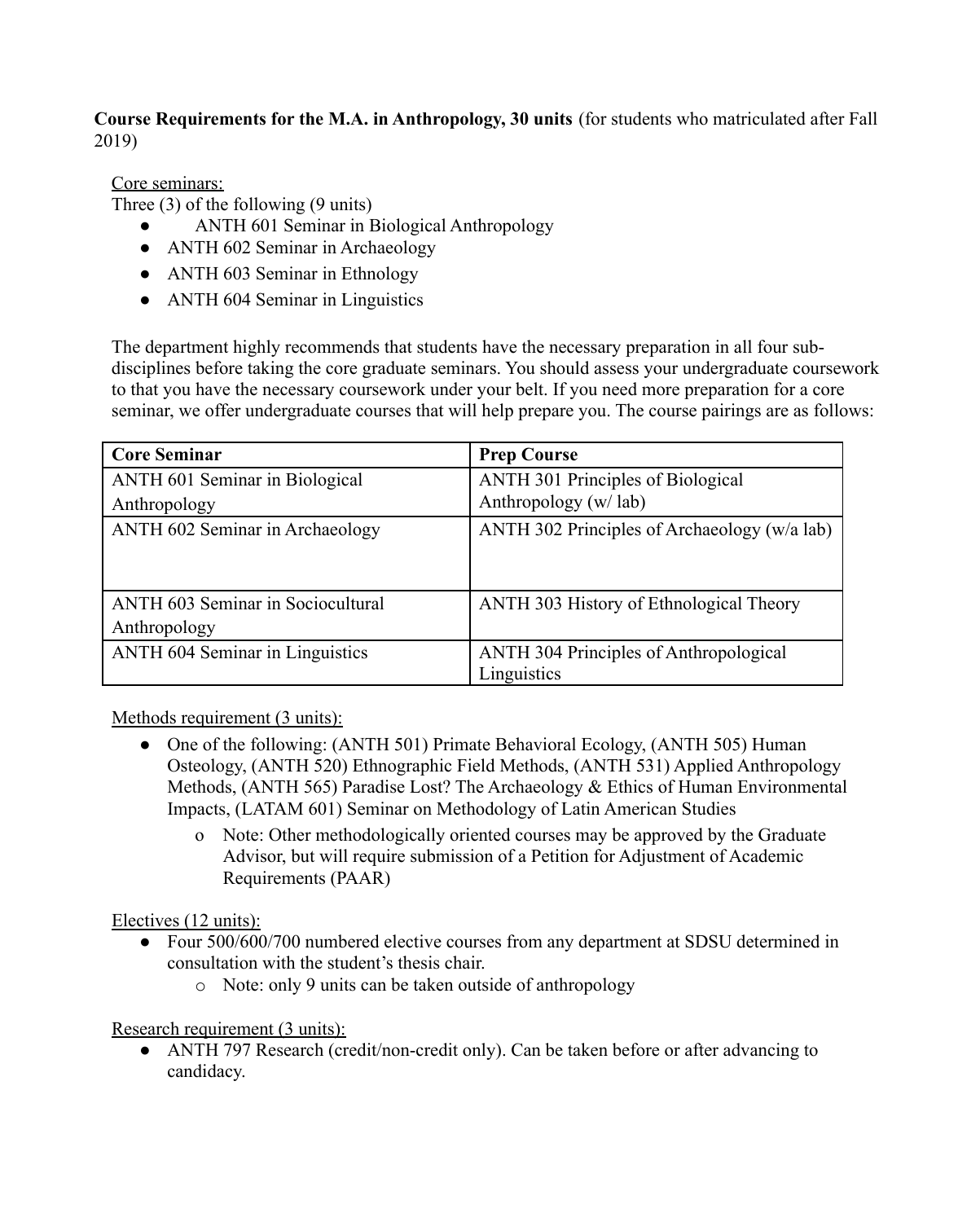After advancing to candidacy and submitting an approved Appointment of Thesis Committee form:

• ANTH 799A Thesis (Credit/Satisfactory Progress/No-credit only) – (3 units)

**Course Requirements for the M.A. in General Anthropology** (\*\*only for students who matriculated prior to Fall 2019)

Core seminars:

- ANTH 601 Seminar in Biological Anthropology
- ANTH 602 Seminar in Archaeology
- ANTH 603 Seminar in Ethnology
- ANTH 604 Seminar in Linguistics

The department highly recommends that students have the necessary preparation in all four subdisciplines before taking the core graduate seminars. You should assess your undergraduate coursework to that you have the necessary coursework under your belt. If you need more preparation for a core seminar, we offer undergraduate courses that will help prepare you. The course pairings are as follows:

| <b>Core Seminar</b>                         | <b>Prep Course</b>                            |
|---------------------------------------------|-----------------------------------------------|
| ANTH 601 Seminar in Biological Anthropology | ANTH 301 Principles of                        |
|                                             | Biological Anthropology (w/lab)               |
| ANTH 602 Seminar in Archaeology             | <b>ANTH 302 Principles of Archaeology</b>     |
| ANTH 603 Seminar in Ethnology               | ANTH 303 History of Ethnological Theory       |
| ANTH 604 Seminar in Linguistics             | <b>ANTH 304 Principles of Anthropological</b> |
|                                             | Linguistics                                   |

# Methods requirements:

One of the following: (ANTH 501) Primate Behavioral Ecology, (ANTH 505) Human Osteology, (ANTH 520) Ethnographic Field Methods, (ANTH 531) Applied Anthropology Methods, (ANTH 583) Paradise Lost? The Archaeology & Ethics of Human Environmental Impacts, (LATAM 601) Seminar on Methodology of Latin American Studies

Electives:

• Four  $500/600/700$  numbered elective courses from any department at SDSU determined in consultation with the student's thesis chair.

Research requirement:

• ANTH 797 Research (credit/non-credit only). Can be taken before or after advancing to candidacy.

After advancing to candidacy and submitting an approved Appointment of Thesis Committee form:

● ANTH 799A Thesis (Credit/Satisfactory Progress/No-credit only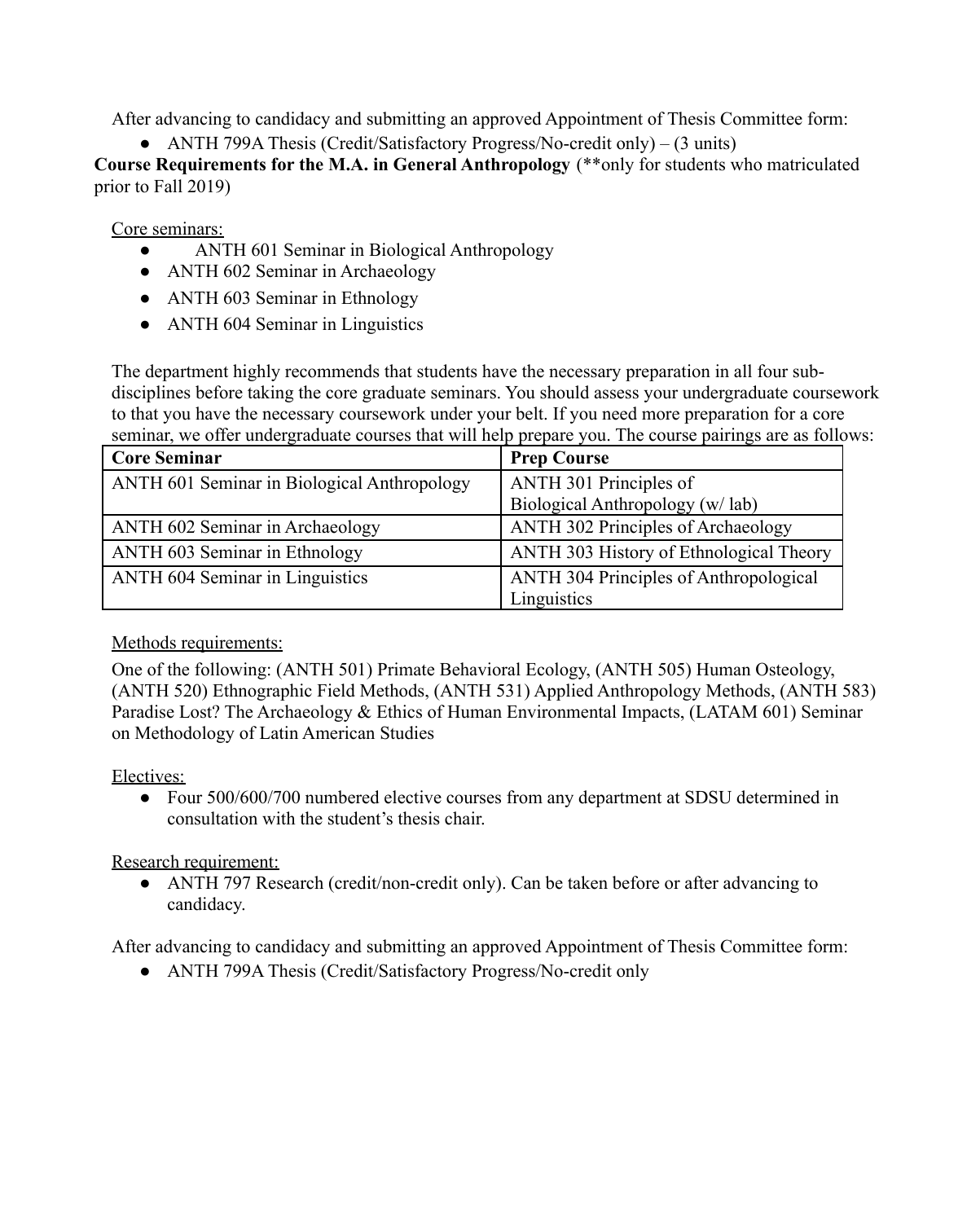**Course Requirements for the M.A. in Applied Anthropology** (\*\*only for students who matriculated prior to Fall 2019)

#### Core seminars:

- ANTH 605 Seminar in Applied Anthropology
	- Three of the following:
	- o ANTH 601 Seminar in Biological Anthropology
	- o ANTH 602 Seminar in Archaeology
	- o ANTH 603 Seminar in Ethnology
	- o ANTH 604 Seminar in Linguistics

The department highly recommends that students have the necessary preparation in all four subdisciplines before taking the core graduate seminars. You should assess your undergraduate coursework to ensure that you have the necessary coursework under your belt. If you need more preparation for a core seminar, we offer undergraduate courses that will help prepare you. The course pairings are as follows:

| <b>Core Seminar</b>                         | <b>Prep Course</b>                            |
|---------------------------------------------|-----------------------------------------------|
| ANTH 601 Seminar in Biological Anthropology | ANTH 301 Principles of                        |
|                                             | Biological Anthropology (with                 |
|                                             | lab)                                          |
| ANTH 602 Seminar in Archaeology             | <b>ANTH 302 Principles of Archaeology</b>     |
| ANTH 603 Seminar in Ethnology               | ANTH 303 History of Ethnological Theory       |
| <b>ANTH 604 Seminar in Linguistics</b>      | <b>ANTH 304 Principles of Anthropological</b> |
|                                             | Linguistics                                   |

Internship requirement. Complete internship relevant to thesis topic through:

• ANTH 795 Internship

Methods requirements (same as general anthropology). Electives:

• Three 500/600/700 numbered elective courses from any department at SDSU determined in consultation with the student's thesis chair.

# Research requirement:

• ANTH 797 Research (credit/non-credit only). Can be taken before or after advancing to candidacy.

After advancing to candidacy and submitting an approved Appointment of Thesis Committee form:

• ANTH 799A Thesis (credit/satisfactory progress/no-credit only)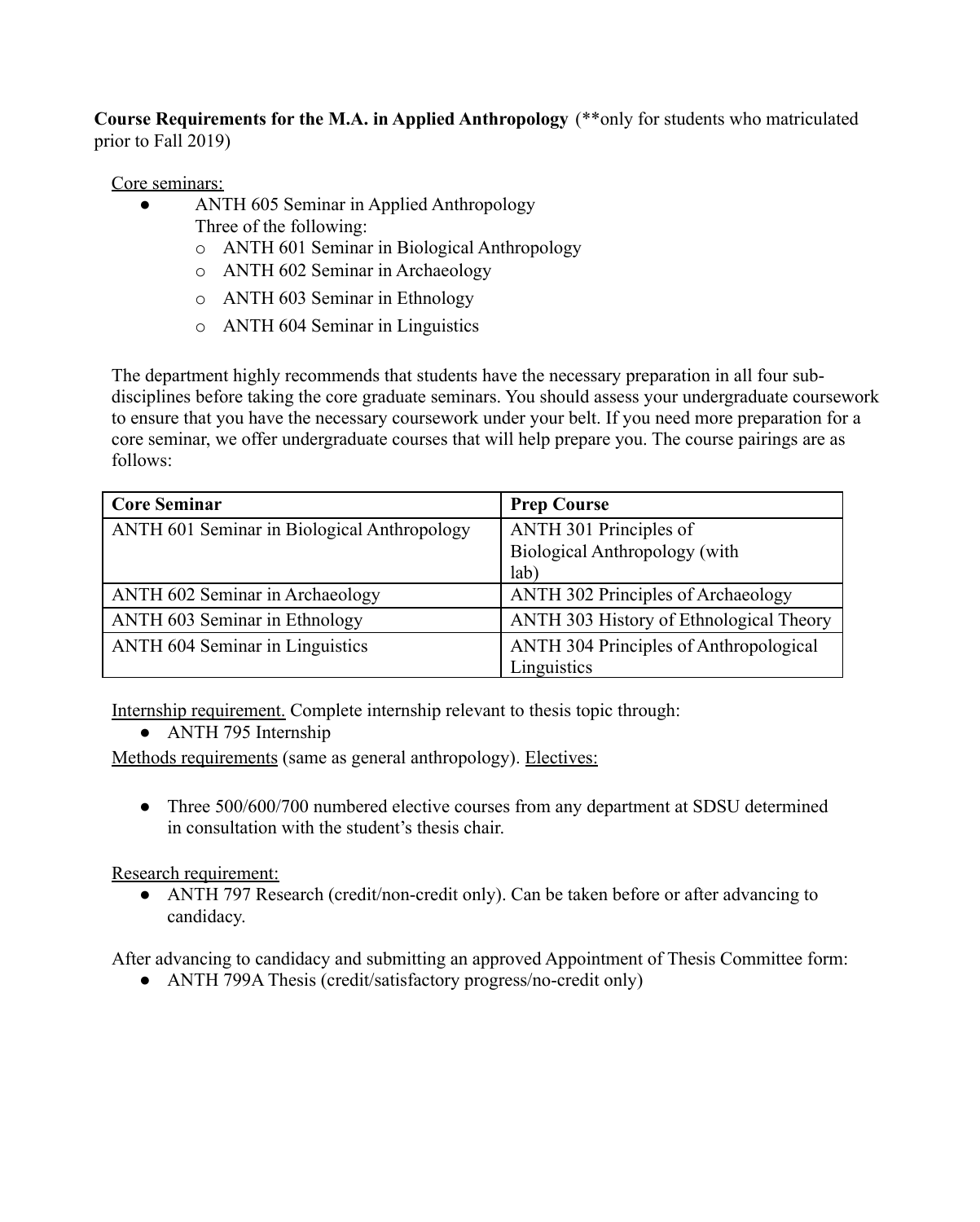#### **Foreign Language or Statistics/Geographic Information Systems/Computer Programming Requirement**

To be awarded an M.A degree, students must satisfy the "foreign language requirement." The department offers four options to meet this requirement: demonstrate upper division competency in 1) a foreign language, 2) statistics, 3) Geographic Information Systems (GIS), or 4) a computer programming language. Once you have completed the requirement, initiate the Graduate E-form "Report of Foreign Language Completion" which will then be routed to the graduate advisor. This E-form is available [here](https://grad.sdsu.edu/current_grad_students/forms#collapsed20e177_3) under "Additional Information."

- **1) Foreign language**: Pass an oral proficiency exam demonstrating a working knowledge of an appropriate foreign language or complete an upper division course in a foreign language (2.5 minimum GPA). Courses taken as an undergraduate can be used to satisfy the requirement. If you intend to pass a proficiency exam to satisfy the language requirement, contact SDSU Office of Testing Services (619-594-5216; [testing.sdsu.edu\)](https://testing.sdsu.edu) or the appropriate SDSU language department and arrange an exam (e.g., French). You must achieve an intermediate-low (ACTFL) or higher oral language proficiency level to satisfy the requirement.
- **2) Statistics:** Demonstrate upper division competency (i.e., 300-level and above) in statistics. If you have no previous training, you would complete one lower division and one upper division course in statistics with a 2.5 minimum GPA. Some possible course sequences include: Biology 215 and 597A or 597B; Sociology 201 and 406 or 407; or Statistics 250 and 350A
- **3) GIS:** Demonstrate upper division competency (i.e., 300-level and above) in GIS. If you have no previous training, you would complete one lower division and one upper division course in GIS with a 2.5 minimum GPA. Some possible course sequences include: Geography 104 and 484 or equivalent courses in other departments.
- **4) Computer programming**: Demonstrate upper division competency (i.e., 300-level and above) computer programming. If you have no previous training for example, you would complete one lower division and one upper division course in computer programming with a 2.5 minimum GPA. A possible course sequence includes: Computer Science 100 or 107 and Linguistics 572.

*Note*: There is no unit number requirement for the foreign language/statistics/GIS/computer programming requirement; rather you must demonstrate intermediate level proficiency (foreign language) or upper division competency (i.e., 300-level and above). This means that if you have had relevant undergraduate coursework that has prepared you to take the upper division course offered, there is no need to take the sequences outlined above; you can just take the upper division course.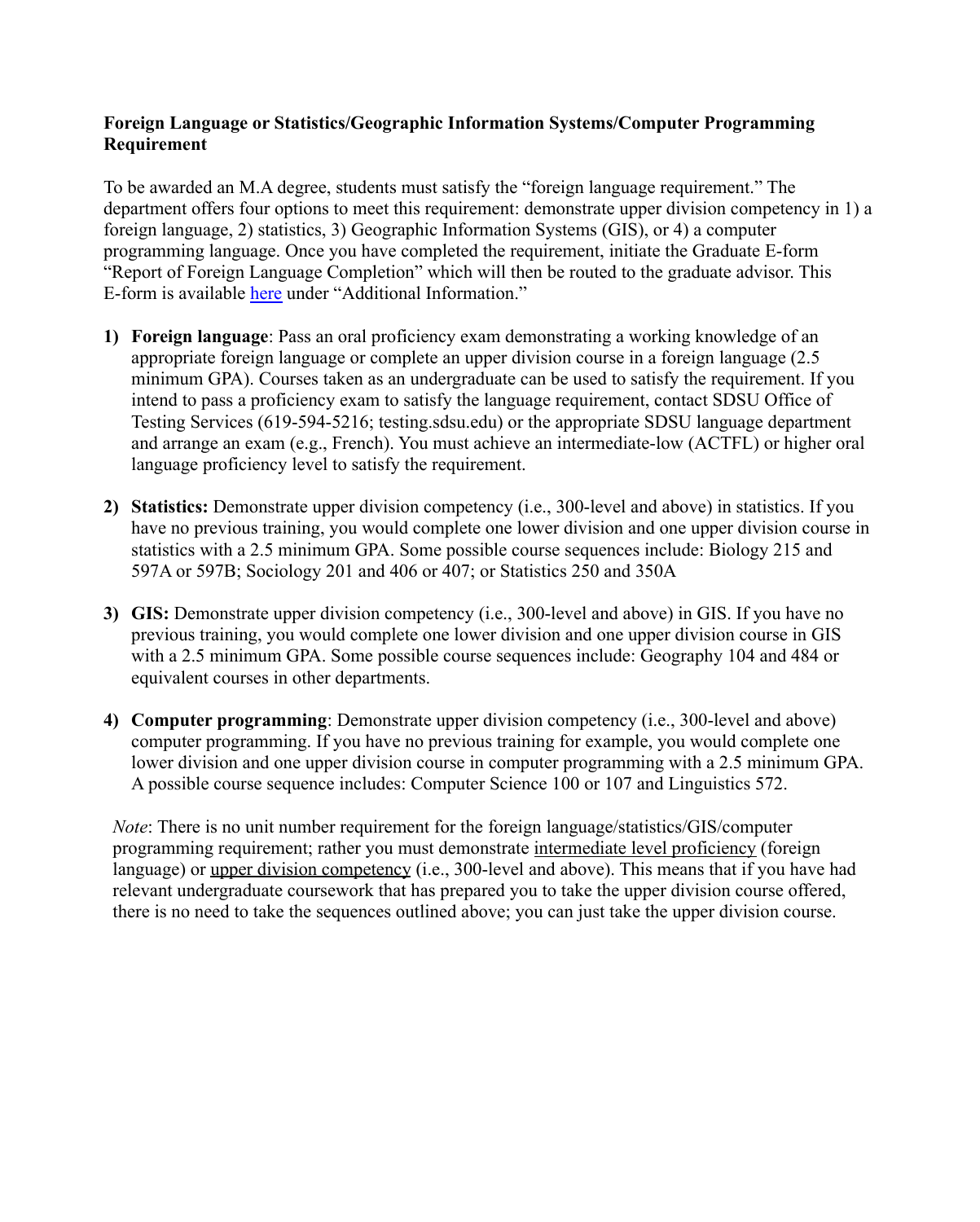#### **How do I register for classes?**

Registration for classes is completed online through Web Portal. However, prior to registration, required fees must be paid. Payment may be made either (1) by check made payable to SDSU; (2) online (<http://www.sdsu.edu/sfs>) using personal checking account information or with a credit card through CASHNET SmartPay [\(http://commerce.cashnet.com/sdsu\\_sp\)](http://commerce.cashnet.com/sdsu_sp). Once fees are paid, you may access registration through your Web Portal account.

# **How do I enroll in ANTH 795, 797, 798, and 799?**

# ANTH 795 (Internship):

How to enroll: contact the AC (Iris Isla) and request Adobe Sign routing of the ANTH 795 form. This form will be routed to the graduate advisor and supervising faculty member for approval. The supervising faculty will assign the schedule number.

# ANTH 797 (Thesis Research)

How to enroll: contact the AC (Iris Isla) and request Adobe Sign routing of the ANTH 797 form. This form will be routed to the graduate advisor and supervising faculty member for approval. The supervising faculty will assign the schedule number.

#### ANTH 798 (Special Study)

How to enroll: contact the AC (Iris Isla) and request Adobe Sign routing of the ANTH 798 form. This form will be routed to the graduate advisor and supervising faculty member for approval. The supervising faculty will assign the schedule number.

# ANTH 799 (Thesis)

How to enroll: You must be advanced to candidacy to enroll in ANTH 799 (see below). Obtain schedule number from Graduate Affairs. Credit is issued for 799A if the final version of the thesis (approved by Montezuma Publishing) is submitted, paid for and published by that semester's publishing deadline. If the thesis is not published by the deadline, a grade of "RP" is assigned. RP means "Report in Progress." If you do not successfully complete your thesis and defense in the semester or summer term that you enrolled in 799A, then you must enroll in ANTH 799B (Thesis Extension, 0 units, CR/NC) to finish, defend, and submit your thesis. In most cases, students save money and enroll in ANTH 799B through the Global Campus. Note though that by registering through Global Campus, students are no longer paying student fees, and hence, lose student privileges (e.g., library).

# **How do I advance to candidacy?**

A student who has been advanced to candidacy has been officially recognized by the university as a candidate for the degree. The graduate program advisor will inform Graduate Affairs that you are "advanced to candidacy" when you have:

- Met with graduate program advisor to discuss the Program of Study (POS)
- Completed at least 18 units of POS coursework
- Completed the required core classes
- Maintained at least a 3.0 GPA in all courses applied to the M.A. degree including any transfer credit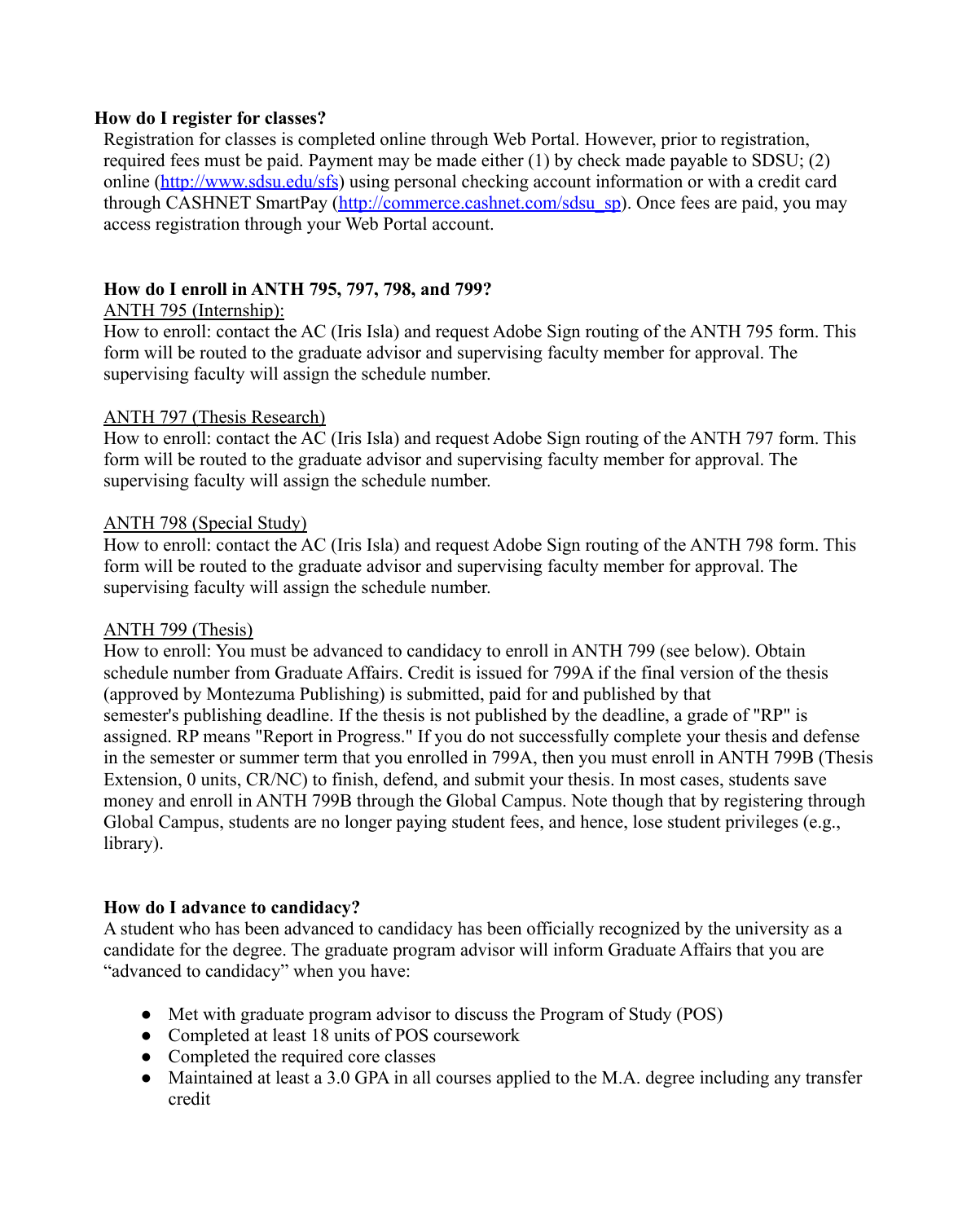- Formed a thesis committee
- Completed a thesis proposal and had it approved by your committee, and submitted a signed ["Thesis Approval Form"](https://anthropology.sdsu.edu/_resources/docs/graduate/Jan2018_Thesis_Proposal_Approval_Form.pdf) to the graduate advisor
- Obtained human and/or animal subjects approval (if applicable)
- Submitted a signed "Appointment to Thesis Committee" form (must be picked up at Graduate Affairs) to the graduate program advisor

# **Human and/or Animal Subjects**

If your thesis research involves human or animal subjects a protocol must be submitted and approved by the Institutional Review Board (IRB) and Institutional Animal Care and Use Committee (IACUC), respectively, prior to submitting the thesis committee form and conducting research. For more information see the [Research Compliance](http://newscenter.sdsu.edu/researchaffairs/draintegcomp.aspx) section of SDSU Division of Research Affairs website. Allow 4-6 weeks for IRB review and approval.

Note that for Animal Subjects review through IACUC, your thesis chair is the PI (Principal Investigator) and hence must submit and sign the paperwork on your behalf. For Human Subjects review (IRB), the student is the PI but the thesis chair is ultimately responsible, so it is critical that you gain their approval of your proposed research before you submit your proposal for review. Allow 4-8weeks for IACUC review and approval.

# **Thesis and Thesis Defense**

The thesis format must follow the guidelines stipulated in the *[SDSU Dissertation & Thesis](http://newscenter.sdsu.edu/gra/images/dissertation_and_thesis_review.pdf) Manual: [Policies, Procedures, and Format](http://newscenter.sdsu.edu/gra/images/dissertation_and_thesis_review.pdf).* 

Completing a thesis in one semester takes advanced planning and close coordination with your thesis chair. Most students need two semesters to complete their thesis. Completing the thesis in one semester is difficult because Graduate Affairs requires  $4 - 6$  weeks to review your thesis and sets a submittal deadline early in the semester (see below for more details). In addition to this early deadline you must also provide your thesis chair *at least two weeks to review your thesis*. And this process usually involves several rounds of edits and thus several more weeks. Once the chair is satisfied, then you must provide the other two members of your committee another two weeks to read and edit the thesis. For the final version of the thesis you must also allow your committee another two weeks for review. And finally you must pass an oral examination and public defense all before the Graduate Affairs submittal deadline.

To receive the M.A. degree all graduate students must pass a public defense of the thesis with all committee members present (Plan A). You must be enrolled in ANTH 799A or ANTH 799B during the semester or summer term of completion. Note that you must obtain the schedule numbers for these courses from Graduate Affairs. Your oral defense may be made any time of the year including summer. Many faculty, however, are only on a 10-month contract and conduct research over the summer so you will need to check faculty willingness and availability prior to planning a summer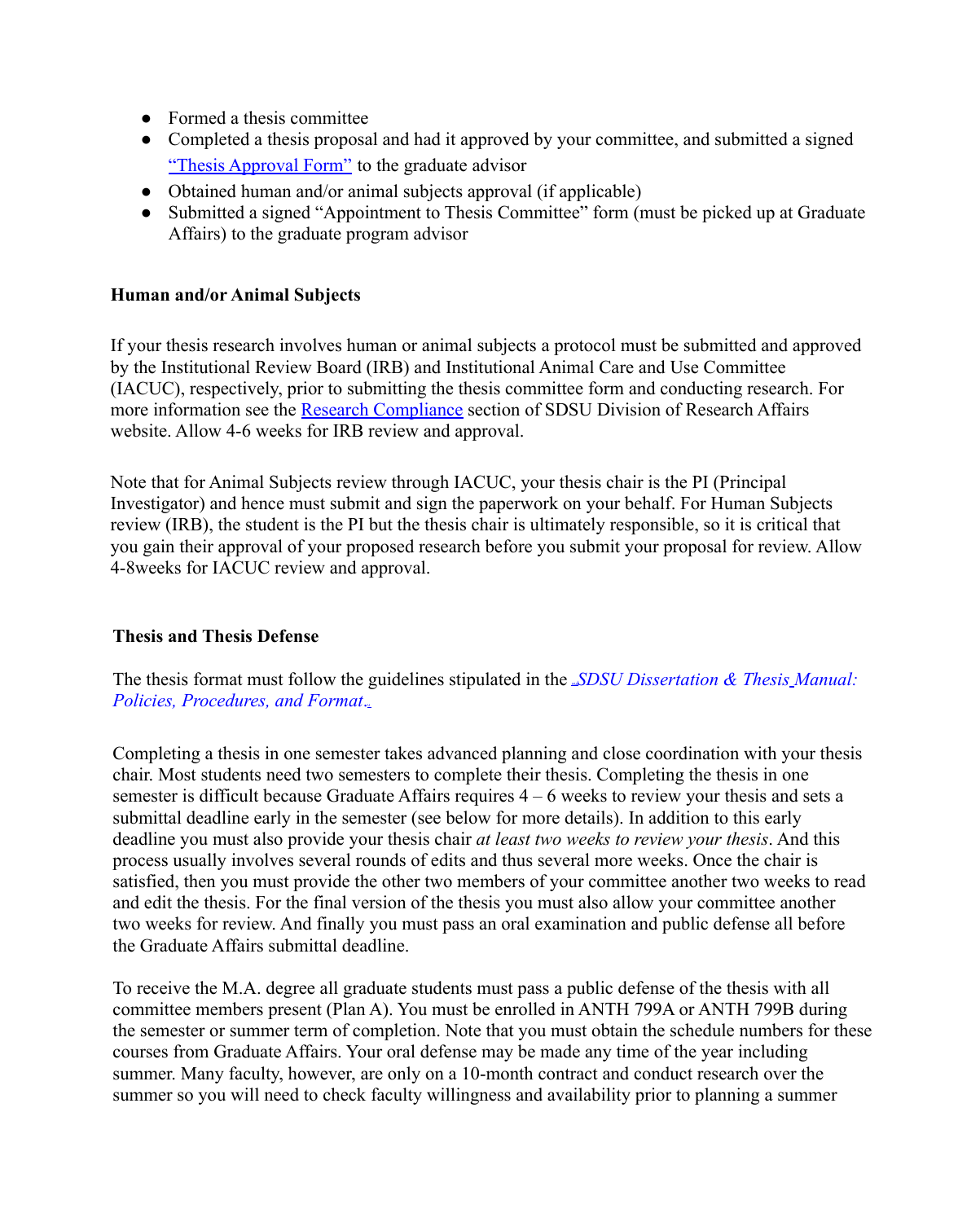thesis defense. After the defense, the committee members sign the signature page of the approved thesis and the completed thesis with the signed signature page is submitted to [Montezuma Publishing](http://www.montezumapublishing.com/) for formatting review (and you must pay \$20 thesis review fee) and printing.

Consult the university's [academic calendar](http://arweb.sdsu.edu/es/registrar/academiccalendar.html) to determine the [deadlines](http://www.montezumapublishing.com/thesisanddissertation/thesisdeadlines) for submission of your thesis. Note that there are the following deadlines: the Without-Risk Deadline, Final Deadline, and the Last Day to Submit Theses Without Re-enrolling Deadline. The **Without-Risk Deadline** is the last date you can submit the thesis for **guaranteed** formatting review by Montezuma Publishing. **This date is typically 4-6 weeks before the end of the semester**. The **Final Deadline** is the day by which your thesis must be reviewed (usually takes up to 3-4 weeks) and approved in order to graduate during the current semester. If you submit your thesis by the **Last Day to Submit Theses Without Re-enrolling Deadline** (typically the last day of the semester) you will not have to re-enroll in Thesis 799 for the following semester, but you must re-apply for graduation. Exception: If a majority of the formatting requirements as specified in the SDSU Dissertation & Thesis Manual and department style guide (including source documentation) have not been followed, your thesis will be rejected and you will be required to re-enroll.

# **Leave of absence (LOA)**

Students are permitted to take up to four (4) semesters of approved educational leaves of absence when you are engaged for the majority of the leave time in an activity that is directly leading to formal academic activities that contribute to specific academic goals.

How to request a Leave of Absence (LOA):

- 1) Apply through your webportal
- 2) Submit the "Graduate Student Leave of Petition" to Graduate Advisor for their signature
- 3) Submit above form to Graduate Affairs

LOA applications are due by the last day of the add/drop period each fall and spring semester. For more information go to the Deffice of the Registrar's website.

# **Program Time Limit**

Regarding the time-to-graduate policy, students are bound to the Graduate Bulletin in effect the year they began the program. For students who began prior to Fall 2015, the policy is that you must complete all degree requirements **within seven (7) calendar years of the semester when you entered the master's program.** If you are unable to complete the program due to personal illness, you may be eligible for an extension. The extension is subject to Graduate Affairs' regulations (see degree time limitations in the Graduate Affairs bulletin).

For students who began in Fall 2015 and beyond, the policy has changed. You must complete all degree requirements **within six (6) consecutive calendar years** after initial registration. Time spent on leave of absence and stop outs is counted toward the degree time limit. For example, a student beginning in Fall 2015 would need to finish by December 2021. Students who exceed the time limit and wish to continue their studies must formally apply for new admission. If you are unable to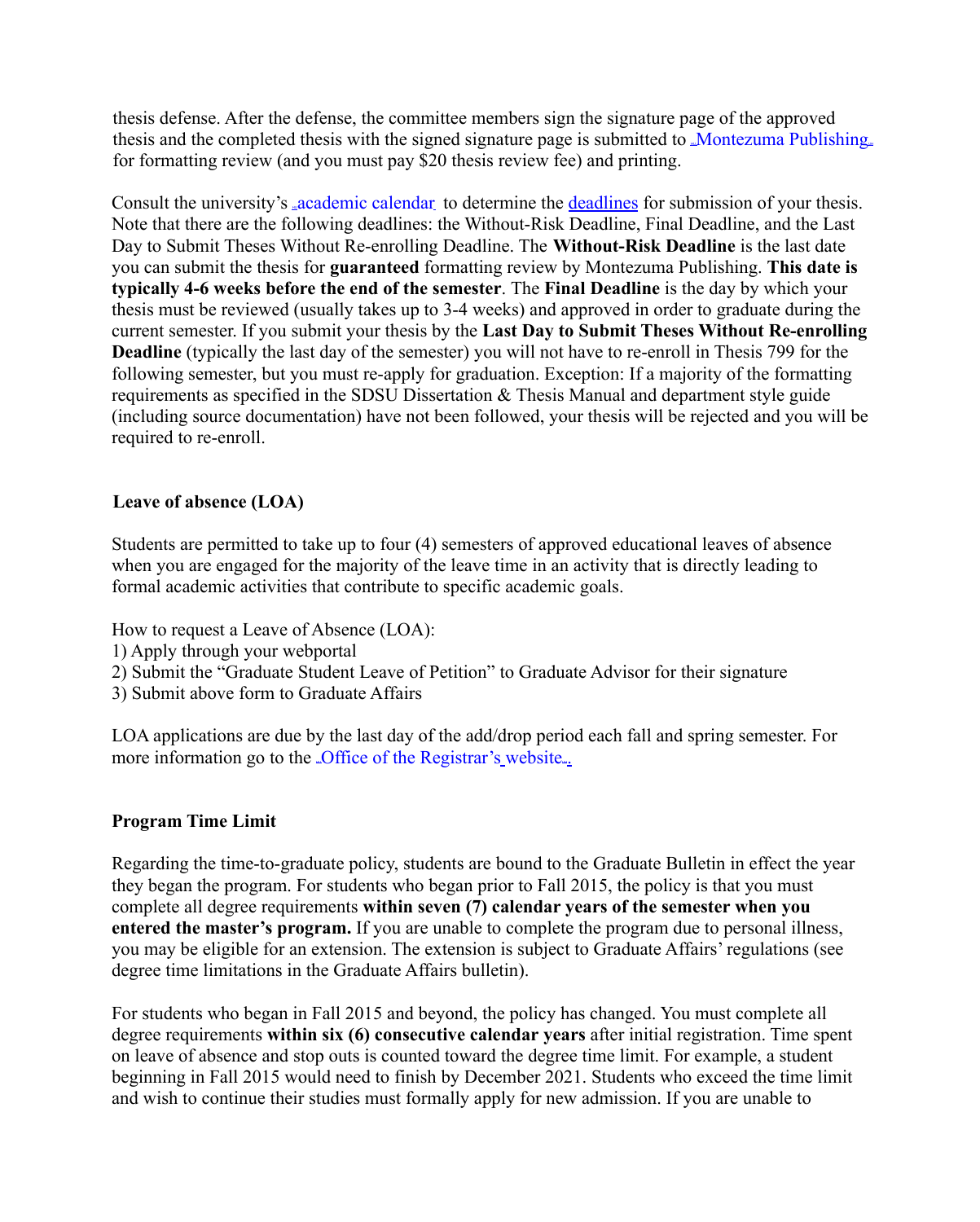complete the program due to personal illness, you may be eligible for an extension. The extension is subject to Graduate Affairs' regulations (see degree time limitations in the Graduate Affairs bulletin).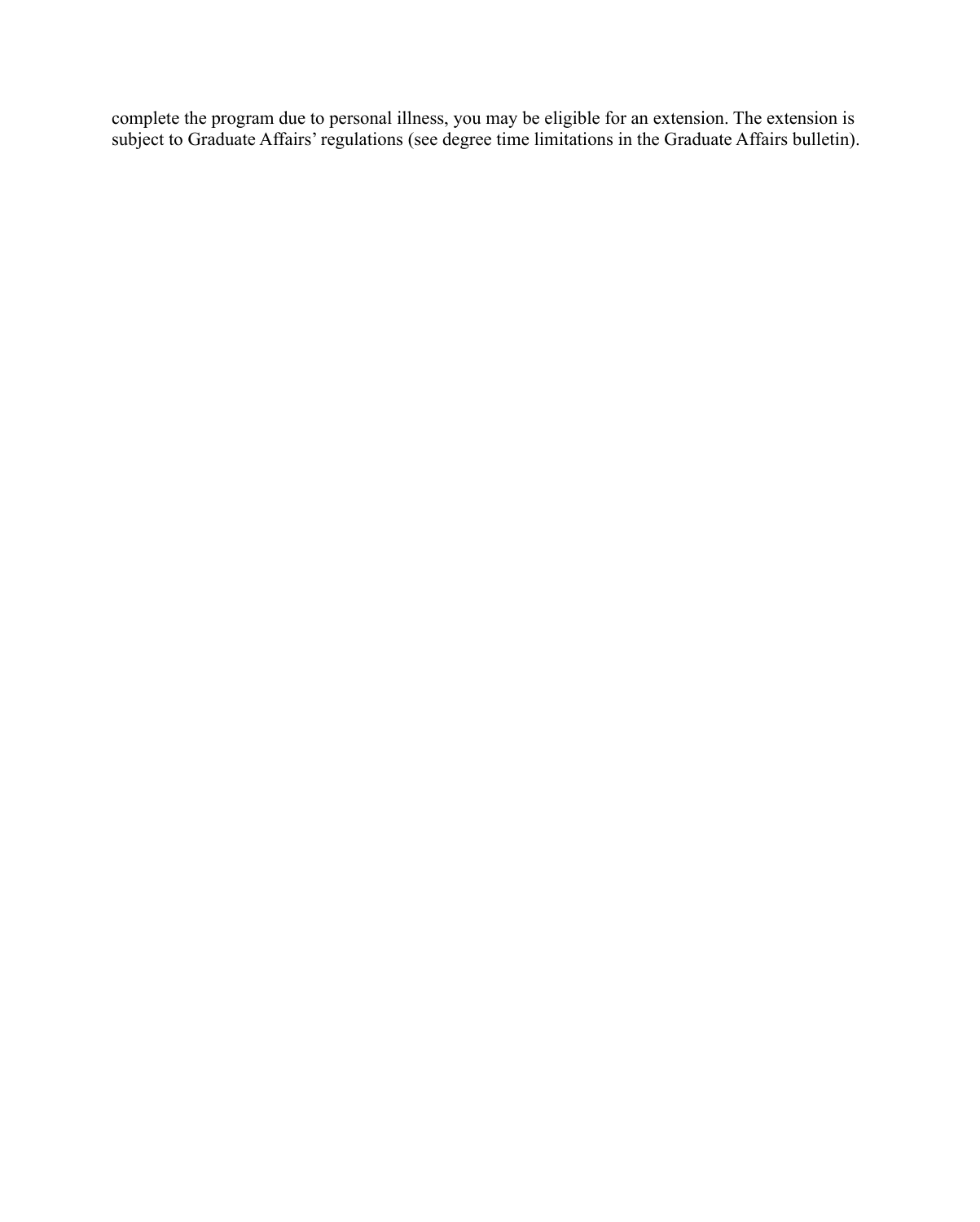# 3) **FUNDING OPPORTUNITIES**

The department regularly offers three competitive, internal scholarship programs: the *Norton Allen Scholarship, Al Sonek Biological Anthropology Scholarship, and the Pitt Warner Scholarship*. Anthropology students are also eligible for the **Louise and Raymond Clark Endowed Scholarship**. All applications are submitted through the **Office** of Financial Aid and Scholarships [\(OFAS\)](http://go.sdsu.edu/student_affairs/financialaid/)... See their website for full details about application requirements.

Many other kinds of grants and scholarships can also be found through the J[OFAS website](http://go.sdsu.edu/student_affairs/financialaid/). Note that many grants and scholarships require that you apply early in your academic career. SDSU has been active in the Fulbright Grant Program and our campus liaisons are Dr. Nancy Marlin  $(\text{mmarlin}(a)$ sdsu.edu) and Dr. Edith Benkov (ebenkov $(a)$ sdsu.edu). Contact them for more information. You will receive periodic emails from them notifying you of the current funding cycle.

Research opportunities and funding for students interested in Latin America is also available through the [Center for Latin American Studies.](http://latinamericanstudies.sdsu.edu/) For example, students who intend to pursue a Ph.D. can apply for a Tinker Grant to support preliminary research in Latin America. A maximum of \$2,000 will be awarded per student.

#### **Teaching Associate, Graduate Assistants and Instructional Student Assistants**

A number of Graduate Assistant (GA) and Instructional Student Assistant (ISA or reader) positions are available every semester. Anthropology courses that regularly need ISAs include ANTH 101, 102, 103, 349, 353, 355, 360, and 402. Faculty teaching other courses may also need ISA assistance depending on class enrollment. Interested students must submit an application and a cover letter each semester that they seek a GA or ISA position. The cover letter should indicate the hours during the semester you are available for work and summarize your relevant skills and experience. Students may also directly contact the faculty teaching the courses to indicate their interest in serving as an ISA.

Typical activities of GAs and ISAs include providing assistance to faculty conducting research by collecting and arranging data, assisting in the instruction of students, conducting small discussion groups related to a large lecture course, holding office hours, preparing course materials, and assisting professors in evaluating student work and examinations. The number of positions and hours available for work per week each semester depends on course offerings, enrollment, and professor need.

To be eligible for GA or ISA positions you must be admitted at SDSU, have classified graduate standing, be registered for at least six units of graduate courses, and maintain a minimum of 3.0 GPA. Students can work a maximum of 20 hours per week during the semester.